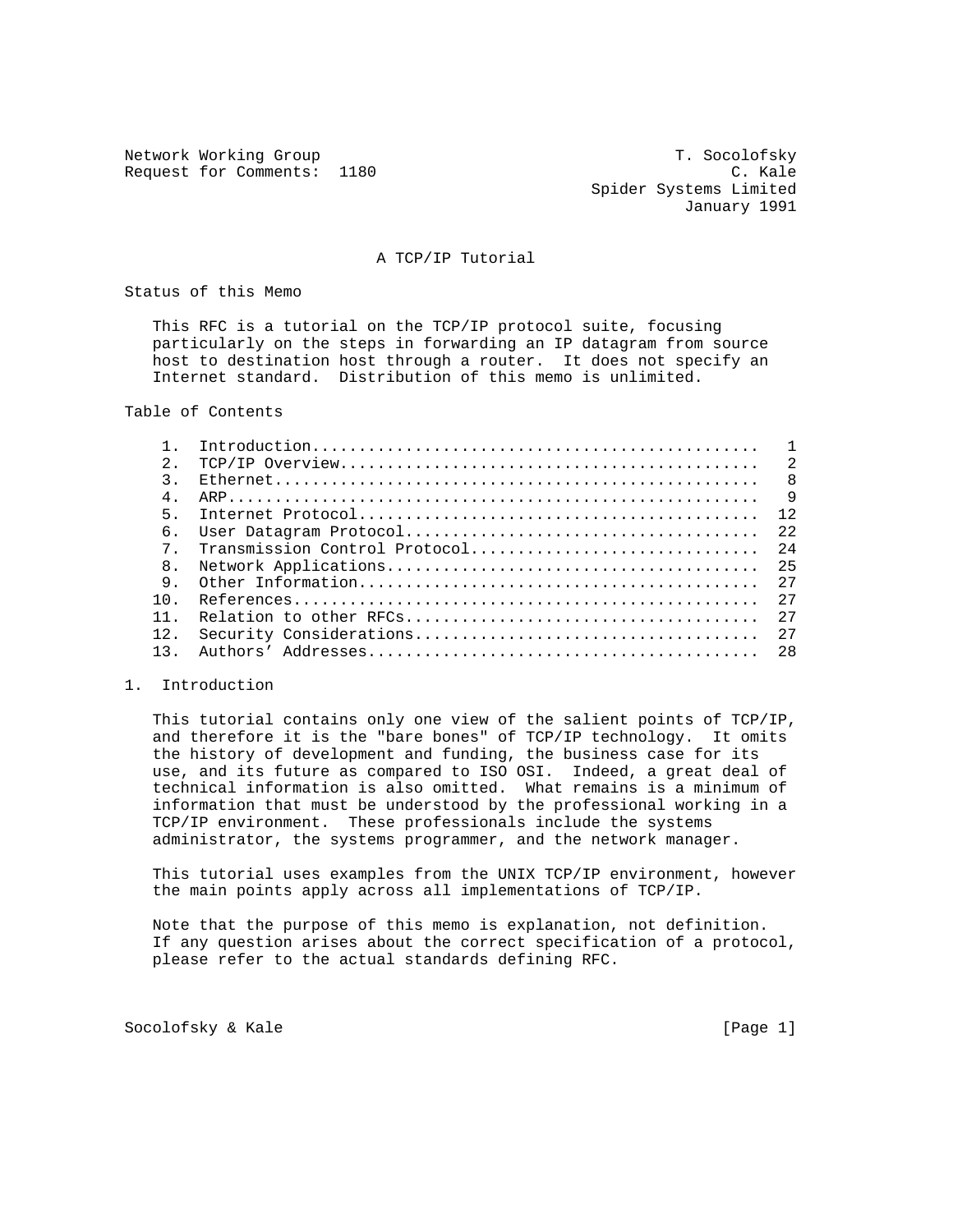The next section is an overview of TCP/IP, followed by detailed descriptions of individual components.

2. TCP/IP Overview

 The generic term "TCP/IP" usually means anything and everything related to the specific protocols of TCP and IP. It can include other protocols, applications, and even the network medium. A sample of these protocols are: UDP, ARP, and ICMP. A sample of these applications are: TELNET, FTP, and rcp. A more accurate term is "internet technology". A network that uses internet technology is called an "internet".

## 2.1 Basic Structure

 To understand this technology you must first understand the following logical structure:



Figure 1. Basic TCP/IP Network Node

 This is the logical structure of the layered protocols inside a computer on an internet. Each computer that can communicate using internet technology has such a logical structure. It is this logical structure that determines the behavior of the computer on the internet. The boxes represent processing of the data as it passes through the computer, and the lines connecting boxes show the path of

Socolofsky & Kale [Page 2]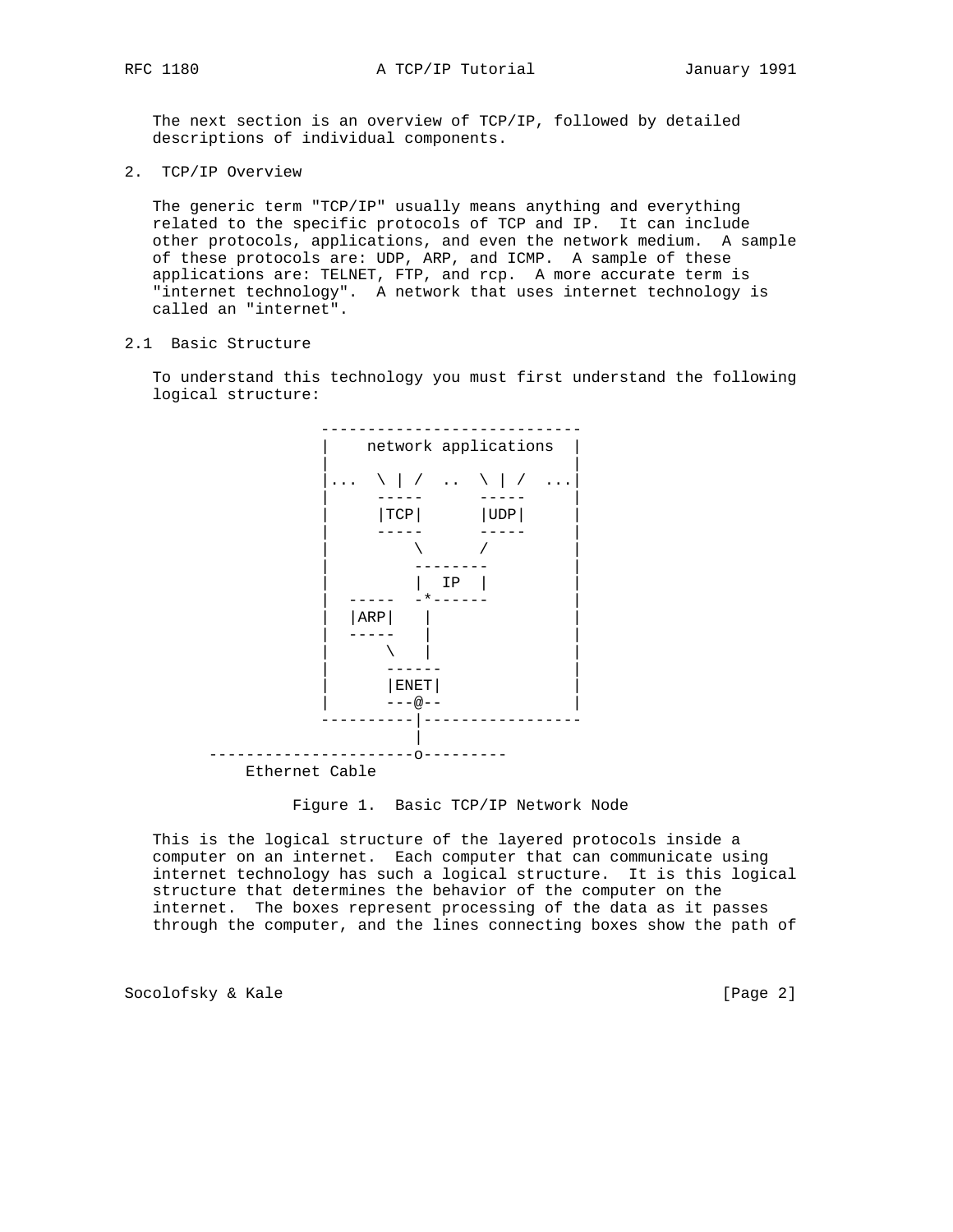data. The horizontal line at the bottom represents the Ethernet cable; the "o" is the transceiver. The "\*" is the IP address and the "@" is the Ethernet address. Understanding this logical structure is essential to understanding internet technology; it is referred to throughout this tutorial.

## 2.2 Terminology

 The name of a unit of data that flows through an internet is dependent upon where it exists in the protocol stack. In summary: if it is on an Ethernet it is called an Ethernet frame; if it is between the Ethernet driver and the IP module it is called a IP packet; if it is between the IP module and the UDP module it is called a UDP datagram; if it is between the IP module and the TCP module it is called a TCP segment (more generally, a transport message); and if it is in a network application it is called a application message.

 These definitions are imperfect. Actual definitions vary from one publication to the next. More specific definitions can be found in RFC 1122, section 1.3.3.

 A driver is software that communicates directly with the network interface hardware. A module is software that communicates with a driver, with network applications, or with another module.

 The terms driver, module, Ethernet frame, IP packet, UDP datagram, TCP message, and application message are used where appropriate throughout this tutorial.

## 2.3 Flow of Data

 Let's follow the data as it flows down through the protocol stack shown in Figure 1. For an application that uses TCP (Transmission Control Protocol), data passes between the application and the TCP module. For applications that use UDP (User Datagram Protocol), data passes between the application and the UDP module. FTP (File Transfer Protocol) is a typical application that uses TCP. Its protocol stack in this example is FTP/TCP/IP/ENET. SNMP (Simple Network Management Protocol) is an application that uses UDP. Its protocol stack in this example is SNMP/UDP/IP/ENET.

 The TCP module, UDP module, and the Ethernet driver are n-to-1 multiplexers. As multiplexers they switch many inputs to one output. They are also 1-to-n de-multiplexers. As de-multiplexers they switch one input to many outputs according to the type field in the protocol header.

Socolofsky & Kale [Page 3]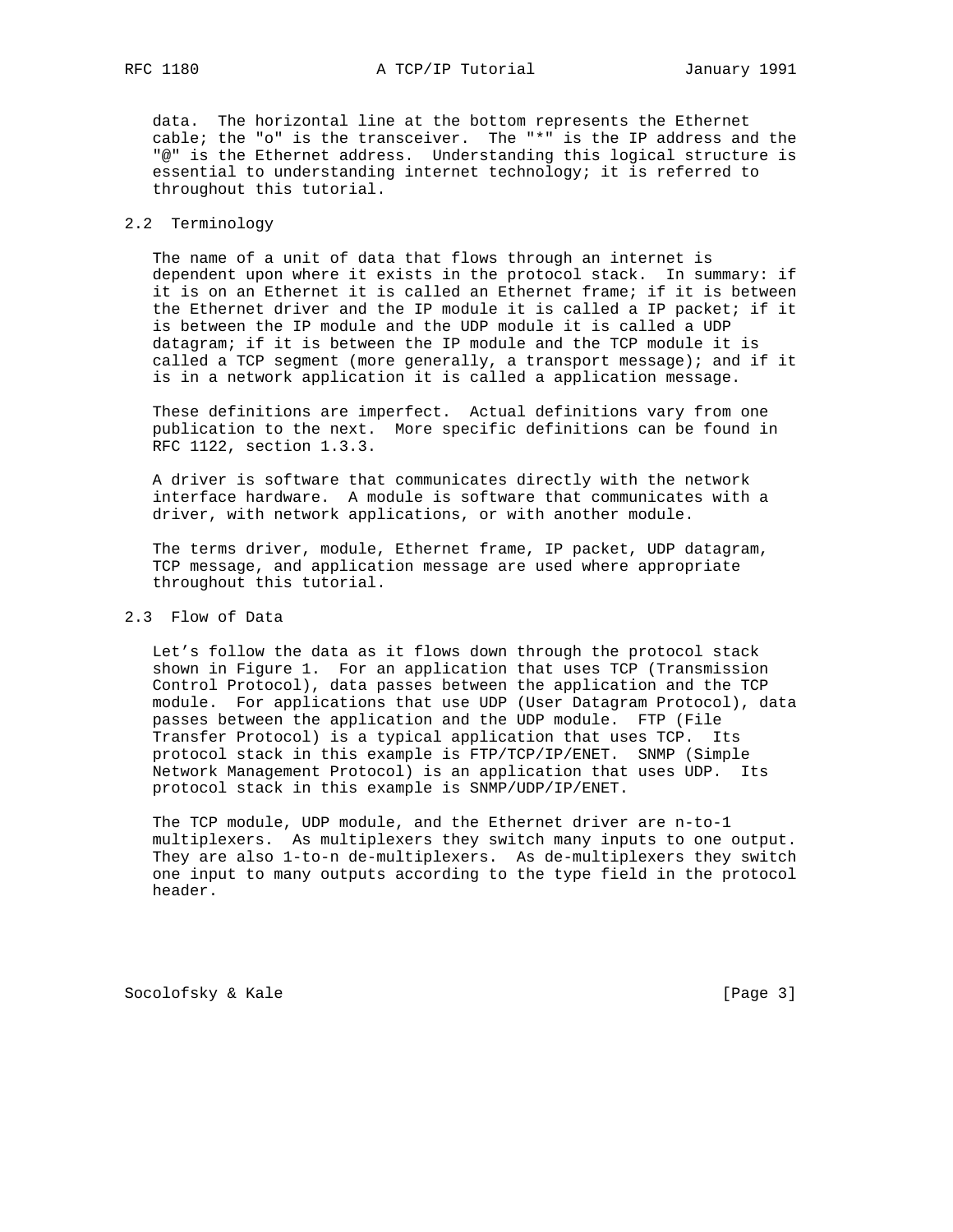



Figure 2. n-to-1 multiplexer and 1-to-n de-multiplexer

 If an Ethernet frame comes up into the Ethernet driver off the network, the packet can be passed upwards to either the ARP (Address Resolution Protocol) module or to the IP (Internet Protocol) module. The value of the type field in the Ethernet frame determines whether the Ethernet frame is passed to the ARP or the IP module.

 If an IP packet comes up into IP, the unit of data is passed upwards to either TCP or UDP, as determined by the value of the protocol field in the IP header.

 If the UDP datagram comes up into UDP, the application message is passed upwards to the network application based on the value of the port field in the UDP header. If the TCP message comes up into TCP, the application message is passed upwards to the network application based on the value of the port field in the TCP header.

 The downwards multiplexing is simple to perform because from each starting point there is only the one downward path; each protocol module adds its header information so the packet can be de multiplexed at the destination computer.

 Data passing out from the applications through either TCP or UDP converges on the IP module and is sent downwards through the lower network interface driver.

 Although internet technology supports many different network media, Ethernet is used for all examples in this tutorial because it is the most common physical network used under IP. The computer in Figure 1 has a single Ethernet connection. The 6-byte Ethernet address is unique for each interface on an Ethernet and is located at the lower interface of the Ethernet driver.

 The computer also has a 4-byte IP address. This address is located at the lower interface to the IP module. The IP address must be unique for an internet.

Socolofsky & Kale [Page 4]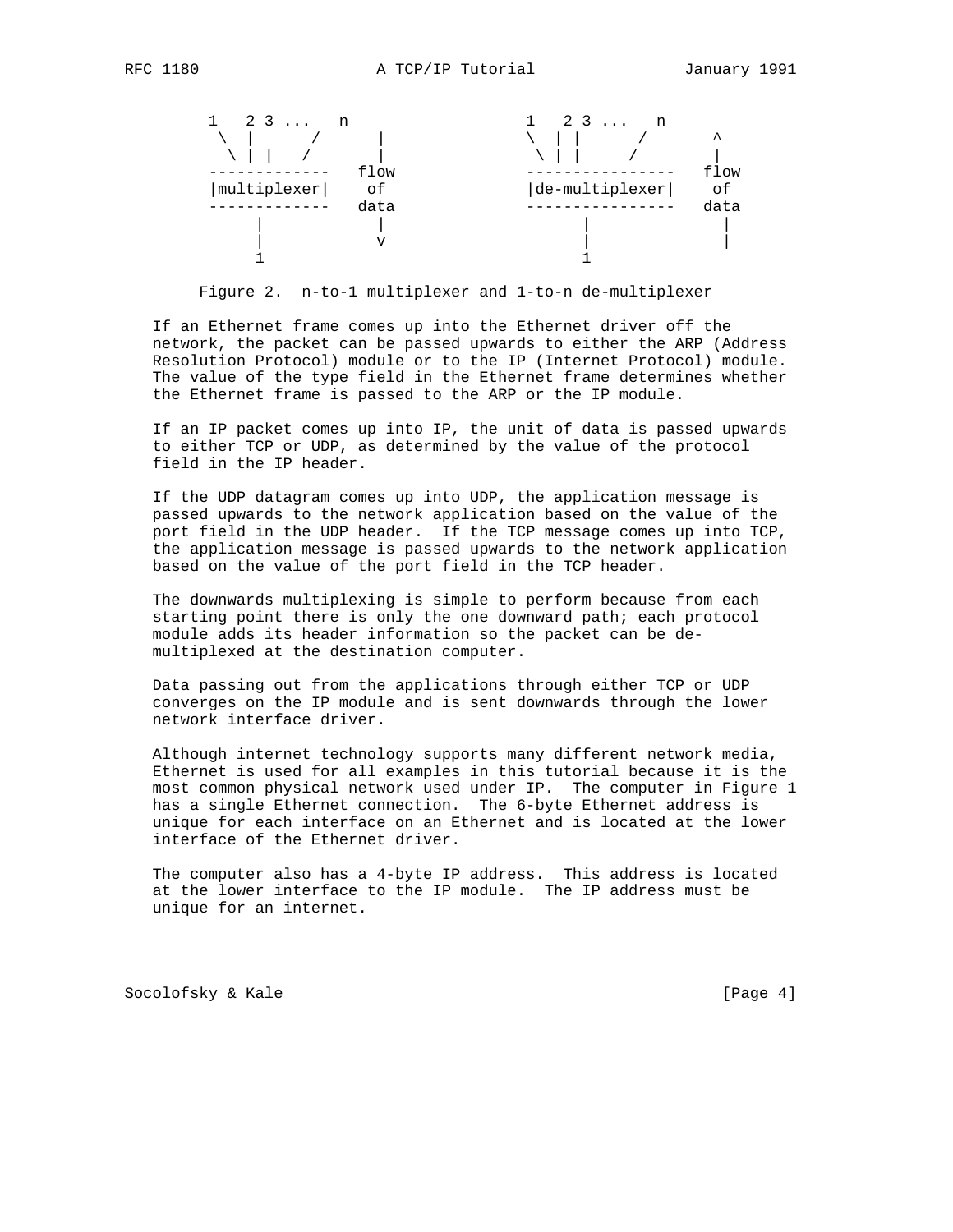A running computer always knows its own IP address and Ethernet address.

2.4 Two Network Interfaces

 If a computer is connected to 2 separate Ethernets it is as in Figure 3.



Figure 3. TCP/IP Network Node on 2 Ethernets

 Please note that this computer has 2 Ethernet addresses and 2 IP addresses.

 It is seen from this structure that for computers with more than one physical network interface, the IP module is both a n-to-m multiplexer and an m-to-n de-multiplexer.

Socolofsky & Kale [Page 5]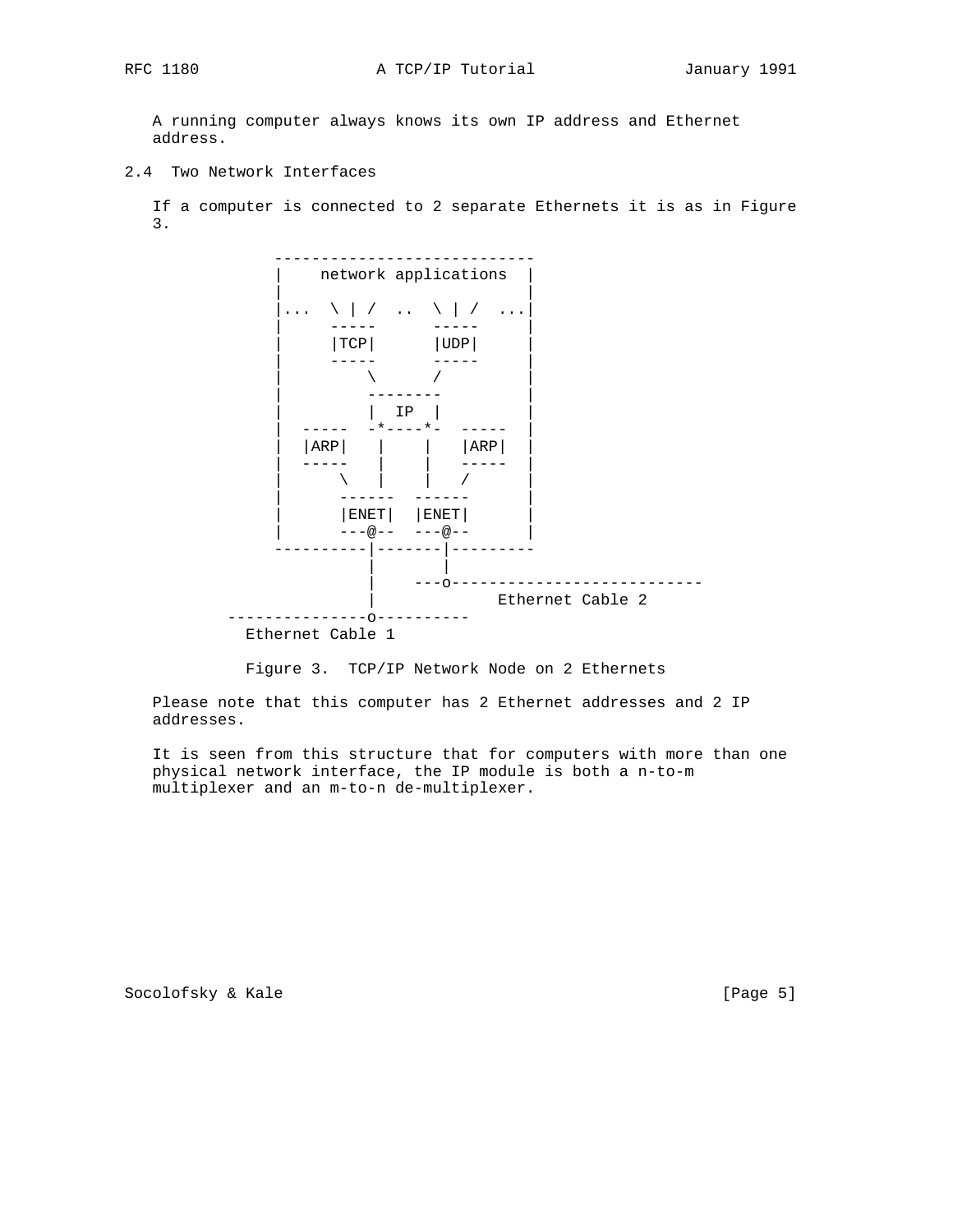

Figure 4. n-to-m multiplexer and m-to-n de-multiplexer

 It performs this multiplexing in either direction to accommodate incoming and outgoing data. An IP module with more than 1 network interface is more complex than our original example in that it can forward data onto the next network. Data can arrive on any network interface and be sent out on any other.



Figure 5. Example of IP Forwarding a IP Packet

 The process of sending an IP packet out onto another network is called "forwarding" an IP packet. A computer that has been dedicated to the task of forwarding IP packets is called an "IP-router".

 As you can see from the figure, the forwarded IP packet never touches the TCP and UDP modules on the IP-router. Some IP-router implementations do not have a TCP or UDP module.

2.5 IP Creates a Single Logical Network

 The IP module is central to the success of internet technology. Each module or driver adds its header to the message as the message passes

Socolofsky & Kale [Page 6]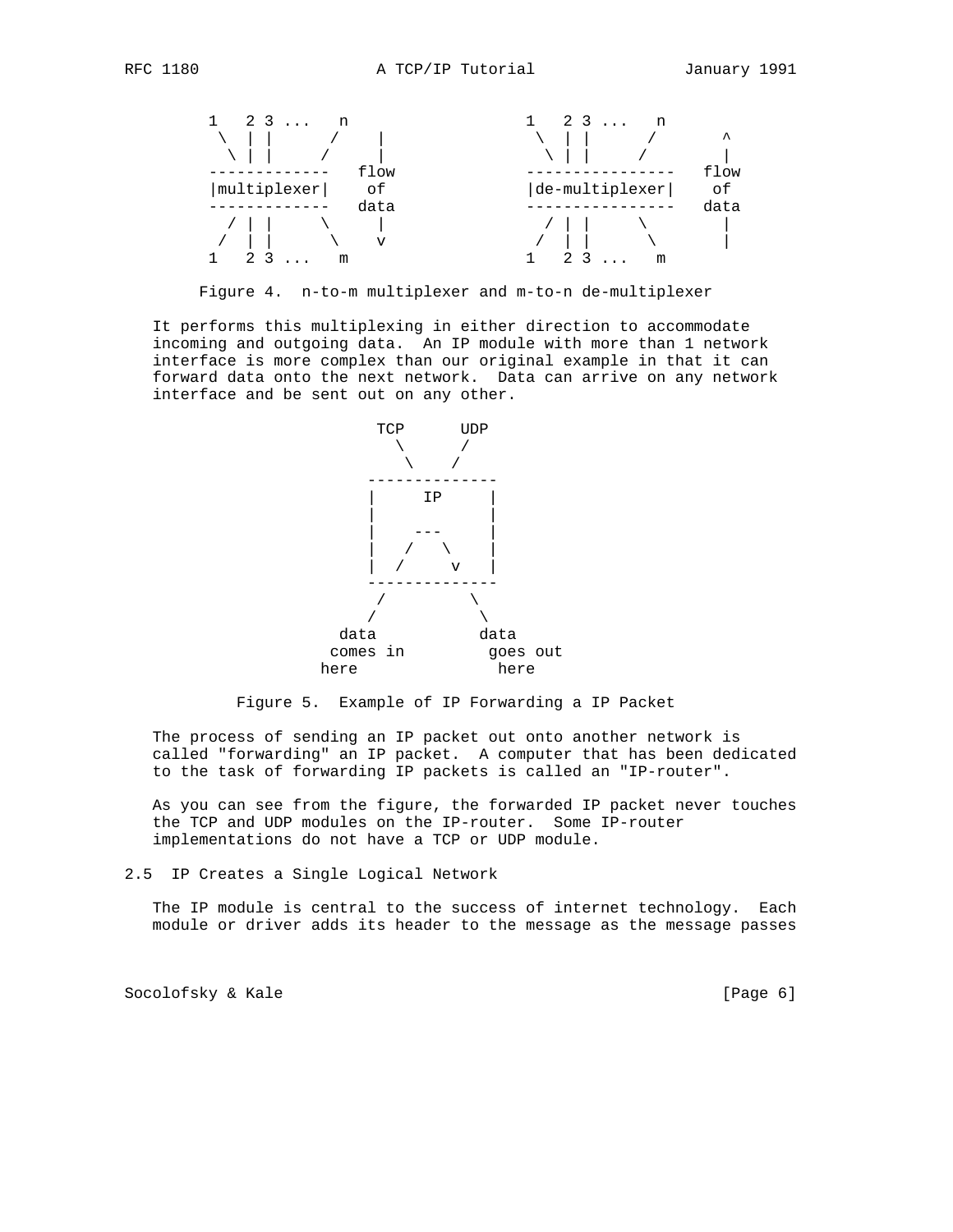down through the protocol stack. Each module or driver strips the corresponding header from the message as the message climbs the protocol stack up towards the application. The IP header contains the IP address, which builds a single logical network from multiple physical networks. This interconnection of physical networks is the source of the name: internet. A set of interconnected physical networks that limit the range of an IP packet is called an "internet".

### 2.6 Physical Network Independence

 IP hides the underlying network hardware from the network applications. If you invent a new physical network, you can put it into service by implementing a new driver that connects to the internet underneath IP. Thus, the network applications remain intact and are not vulnerable to changes in hardware technology.

### 2.7 Interoperability

 If two computers on an internet can communicate, they are said to "interoperate"; if an implementation of internet technology is good, it is said to have "interoperability". Users of general-purpose computers benefit from the installation of an internet because of the interoperability in computers on the market. Generally, when you buy a computer, it will interoperate. If the computer does not have interoperability, and interoperability can not be added, it occupies a rare and special niche in the market.

## 2.8 After the Overview

With the background set, we will answer the following questions:

 When sending out an IP packet, how is the destination Ethernet address determined?

 How does IP know which of multiple lower network interfaces to use when sending out an IP packet?

How does a client on one computer reach the server on another?

Why do both TCP and UDP exist, instead of just one or the other?

What network applications are available?

These will be explained, in turn, after an Ethernet refresher.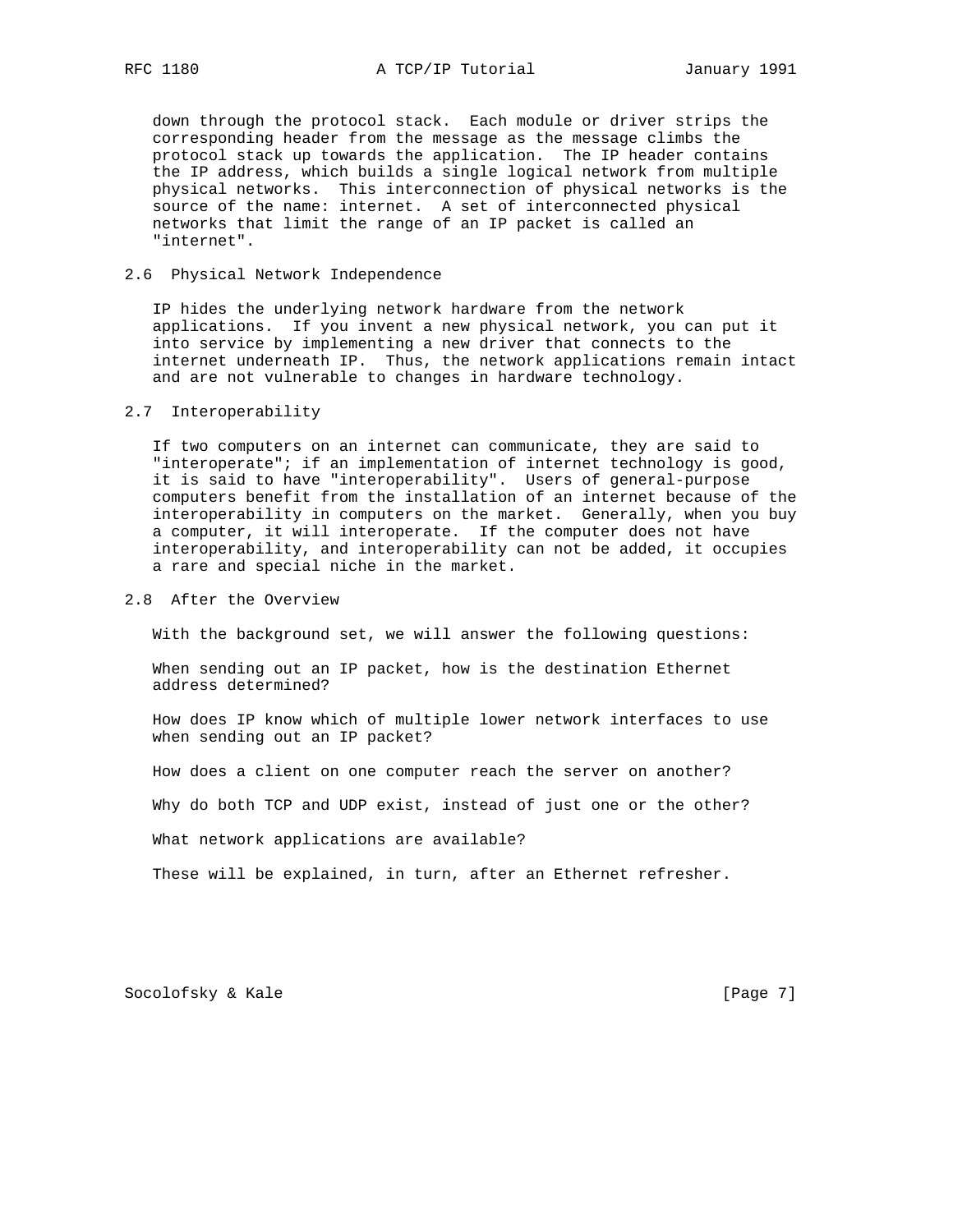## 3. Ethernet

This section is a short review of Ethernet technology.

 An Ethernet frame contains the destination address, source address, type field, and data.

 An Ethernet address is 6 bytes. Every device has its own Ethernet address and listens for Ethernet frames with that destination address. All devices also listen for Ethernet frames with a wild card destination address of "FF-FF-FF-FF-FF-FF" (in hexadecimal), called a "broadcast" address.

 Ethernet uses CSMA/CD (Carrier Sense and Multiple Access with Collision Detection). CSMA/CD means that all devices communicate on a single medium, that only one can transmit at a time, and that they can all receive simultaneously. If 2 devices try to transmit at the same instant, the transmit collision is detected, and both devices wait a random (but short) period before trying to transmit again.

#### 3.1 A Human Analogy

 A good analogy of Ethernet technology is a group of people talking in a small, completely dark room. In this analogy, the physical network medium is sound waves on air in the room instead of electrical signals on a coaxial cable.

 Each person can hear the words when another is talking (Carrier Sense). Everyone in the room has equal capability to talk (Multiple Access), but none of them give lengthy speeches because they are polite. If a person is impolite, he is asked to leave the room (i.e., thrown off the net).

 No one talks while another is speaking. But if two people start speaking at the same instant, each of them know this because each hears something they haven't said (Collision Detection). When these two people notice this condition, they wait for a moment, then one begins talking. The other hears the talking and waits for the first to finish before beginning his own speech.

 Each person has an unique name (unique Ethernet address) to avoid confusion. Every time one of them talks, he prefaces the message with the name of the person he is talking to and with his own name (Ethernet destination and source address, respectively), i.e., "Hello Jane, this is Jack, ..blah blah blah...". If the sender wants to talk to everyone he might say "everyone" (broadcast address), i.e., "Hello Everyone, this is Jack, ..blah blah blah...".

Socolofsky & Kale [Page 8]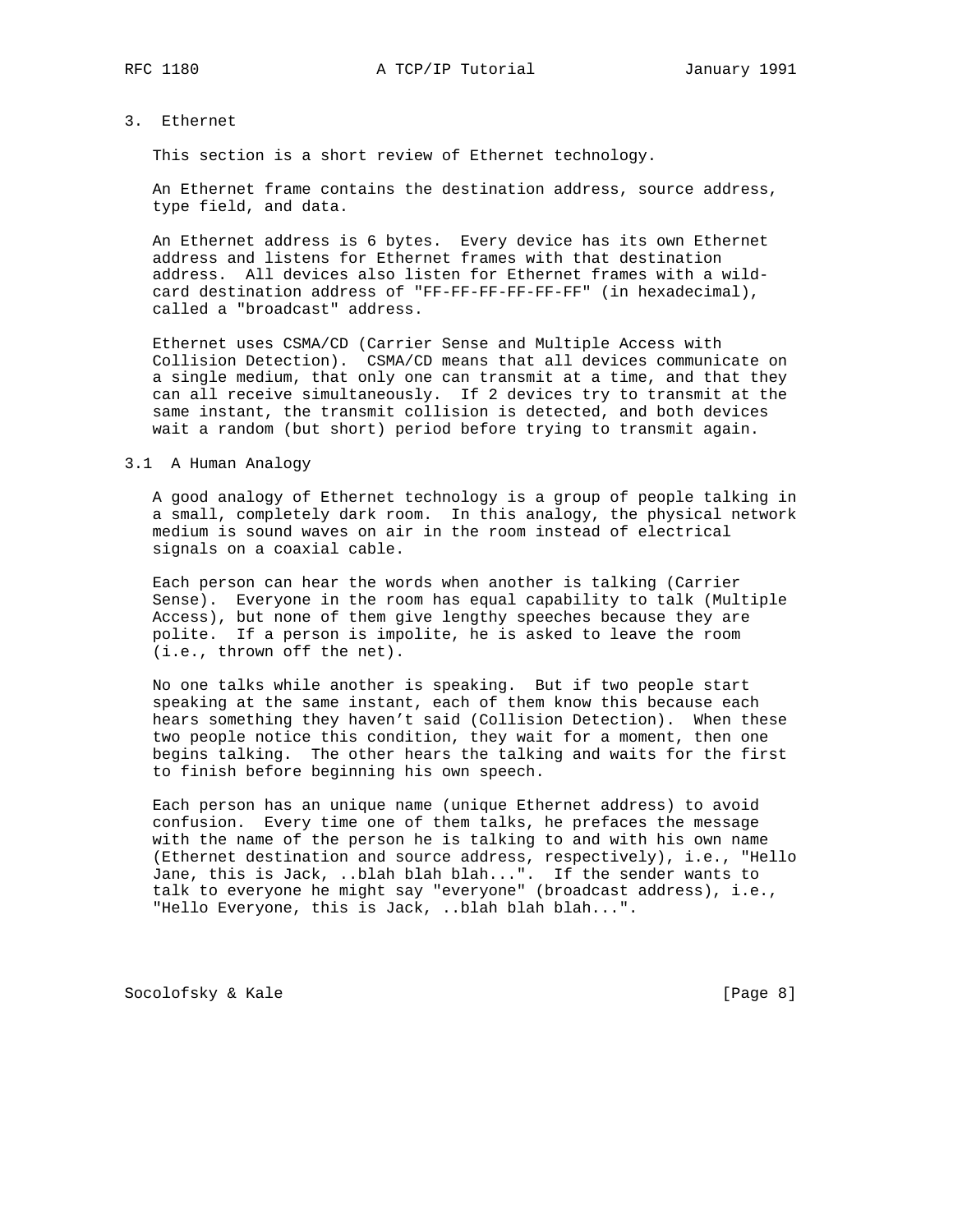## 4. ARP

 When sending out an IP packet, how is the destination Ethernet address determined?

 ARP (Address Resolution Protocol) is used to translate IP addresses to Ethernet addresses. The translation is done only for outgoing IP packets, because this is when the IP header and the Ethernet header are created.

## 4.1 ARP Table for Address Translation

 The translation is performed with a table look-up. The table, called the ARP table, is stored in memory and contains a row for each computer. There is a column for IP address and a column for Ethernet address. When translating an IP address to an Ethernet address, the table is searched for a matching IP address. The following is a simplified ARP table:

| IP address                           |
|--------------------------------------|
|                                      |
| 223.1.2.1<br>223.1.2.3<br>1223.1.2.4 |
| TABLE 1. Example ARP Table           |

 The human convention when writing out the 4-byte IP address is each byte in decimal and separating bytes with a period. When writing out the 6-byte Ethernet address, the conventions are each byte in hexadecimal and separating bytes with either a minus sign or a colon.

 The ARP table is necessary because the IP address and Ethernet address are selected independently; you can not use an algorithm to translate IP address to Ethernet address. The IP address is selected by the network manager based on the location of the computer on the internet. When the computer is moved to a different part of an internet, its IP address must be changed. The Ethernet address is selected by the manufacturer based on the Ethernet address space licensed by the manufacturer. When the Ethernet hardware interface board changes, the Ethernet address changes.

#### 4.2 Typical Translation Scenario

 During normal operation a network application, such as TELNET, sends an application message to TCP, then TCP sends the corresponding TCP message to the IP module. The destination IP address is known by the

Socolofsky & Kale [Page 9]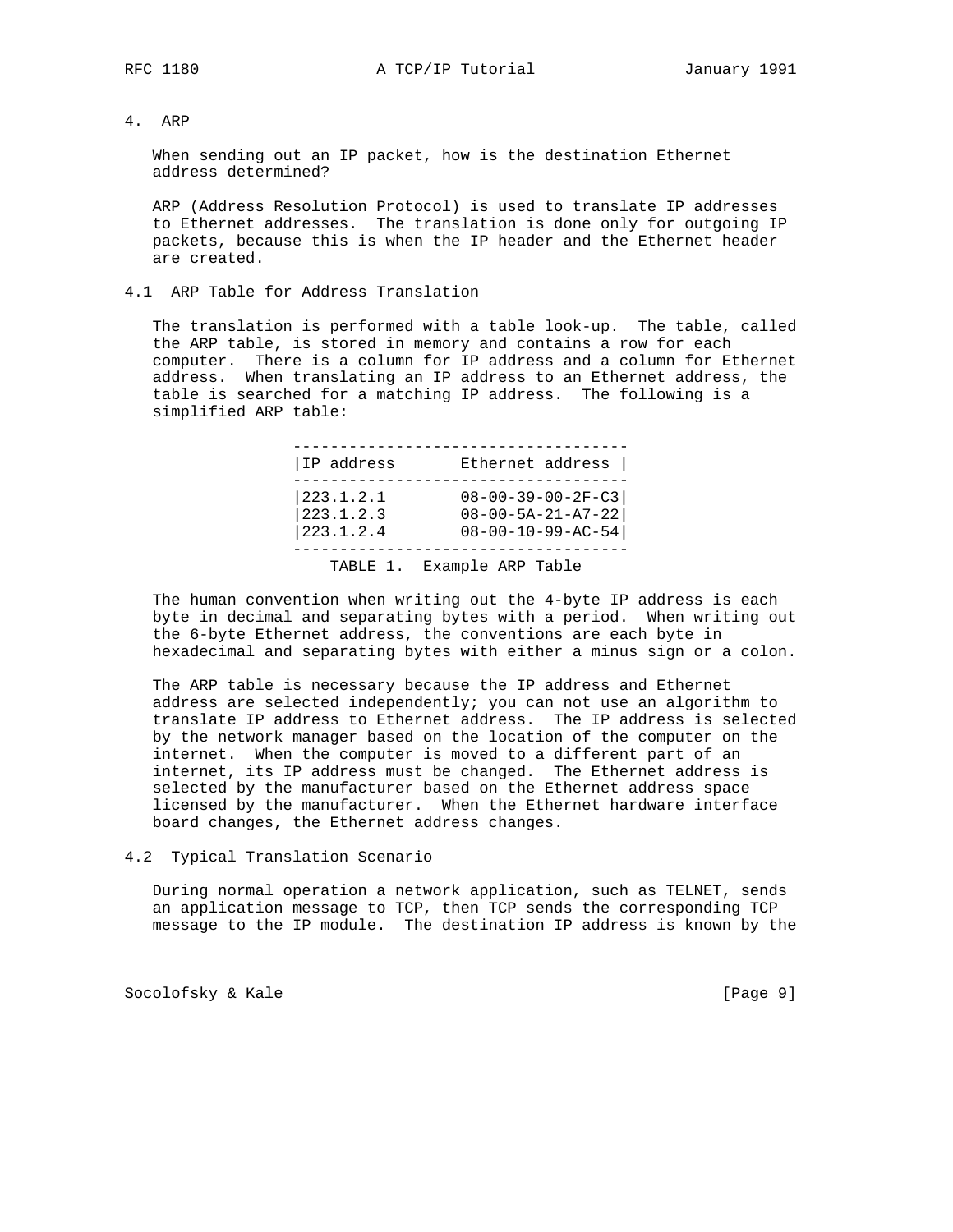application, the TCP module, and the IP module. At this point the IP packet has been constructed and is ready to be given to the Ethernet driver, but first the destination Ethernet address must be determined.

The ARP table is used to look-up the destination Ethernet address.

4.3 ARP Request/Response Pair

 But how does the ARP table get filled in the first place? The answer is that it is filled automatically by ARP on an "as-needed" basis.

 Two things happen when the ARP table can not be used to translate an address:

- 1. An ARP request packet with a broadcast Ethernet address is sent out on the network to every computer.
- 2. The outgoing IP packet is queued.

 Every computer's Ethernet interface receives the broadcast Ethernet frame. Each Ethernet driver examines the Type field in the Ethernet frame and passes the ARP packet to the ARP module. The ARP request packet says "If your IP address matches this target IP address, then please tell me your Ethernet address". An ARP request packet looks something like this:

 --------------------------------------- |Sender IP Address 223.1.2.1 | |Sender Enet Address 08-00-39-00-2F-C3| --------------------------------------- | Target IP Address 223.1.2.2 |Target Enet Address <blank> | --------------------------------------- TABLE 2. Example ARP Request

 Each ARP module examines the IP address and if the Target IP address matches its own IP address, it sends a response directly to the source Ethernet address. The ARP response packet says "Yes, that target IP address is mine, let me give you my Ethernet address". An ARP response packet has the sender/target field contents swapped as compared to the request. It looks something like this:

Socolofsky & Kale [Page 10]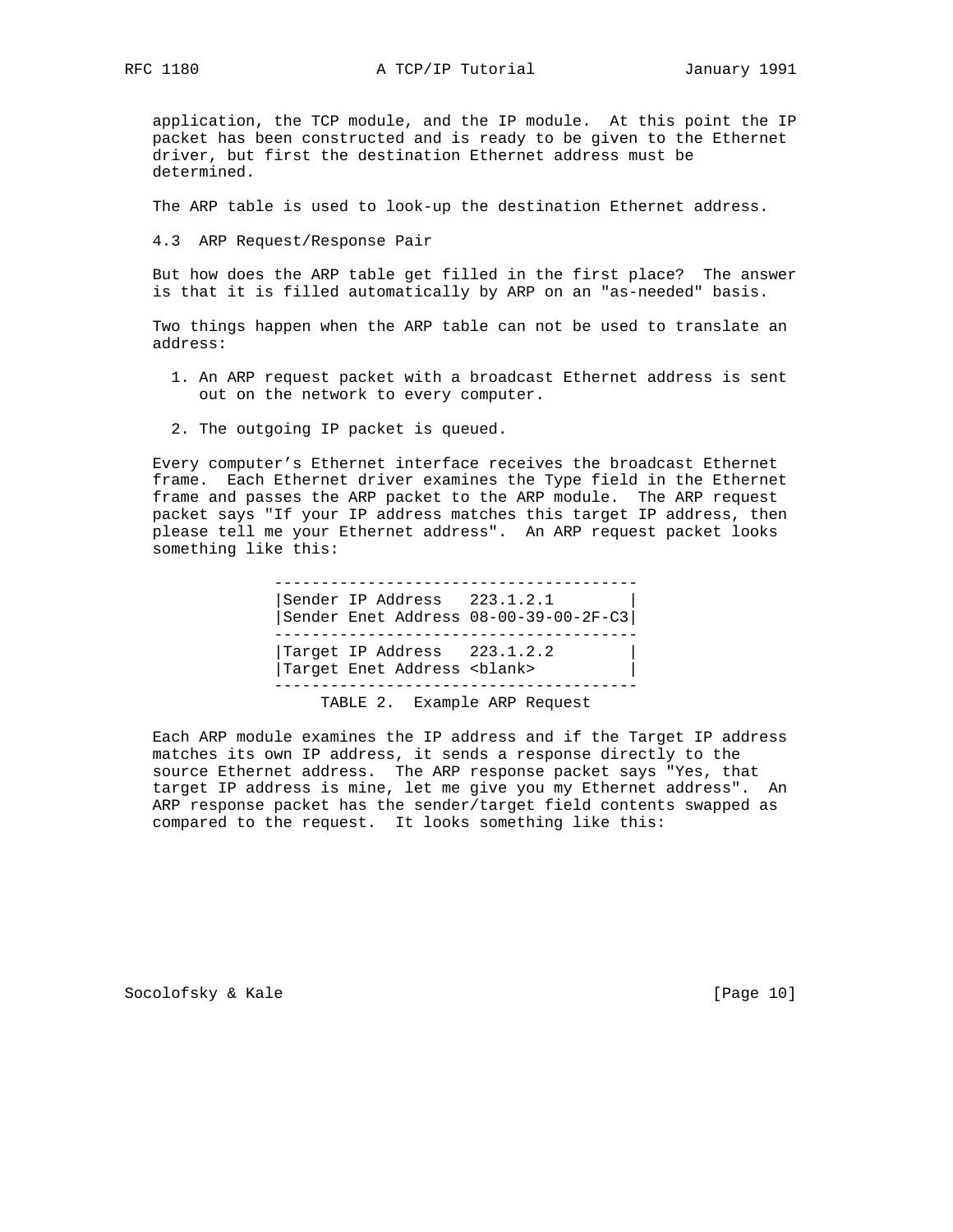--------------------------------------- |Sender IP Address 223.1.2.2 | |Sender Enet Address 08-00-28-00-38-A9| --------------------------------------- |Target IP Address 223.1.2.1 | |Target Enet Address 08-00-39-00-2F-C3| --------------------------------------- TABLE 3. Example ARP Response

 The response is received by the original sender computer. The Ethernet driver looks at the Type field in the Ethernet frame then passes the ARP packet to the ARP module. The ARP module examines the ARP packet and adds the sender's IP and Ethernet addresses to its ARP table.

The updated table now looks like this:

| IP address                                        | Ethernet address                                                                                                                 |
|---------------------------------------------------|----------------------------------------------------------------------------------------------------------------------------------|
| 1223.1.2.1<br>223.1.2.2<br>223.1.2.3<br>223.1.2.4 | $08 - 00 - 39 - 00 - 2F - C3$<br>$08 - 00 - 28 - 00 - 38 - A9$<br>$08 - 00 - 5A - 21 - A7 - 22$<br>$08 - 00 - 10 - 99 - AC - 54$ |
|                                                   | TABLE 4. ARP Table after Response                                                                                                |

#### 4.4 Scenario Continued

 The new translation has now been installed automatically in the table, just milli-seconds after it was needed. As you remember from step 2 above, the outgoing IP packet was queued. Next, the IP address to Ethernet address translation is performed by look-up in the ARP table then the Ethernet frame is transmitted on the Ethernet. Therefore, with the new steps 3, 4, and 5, the scenario for the sender computer is:

- 1. An ARP request packet with a broadcast Ethernet address is sent out on the network to every computer.
- 2. The outgoing IP packet is queued.
- 3. The ARP response arrives with the IP-to-Ethernet address translation for the ARP table.

Socolofsky & Kale [Page 11]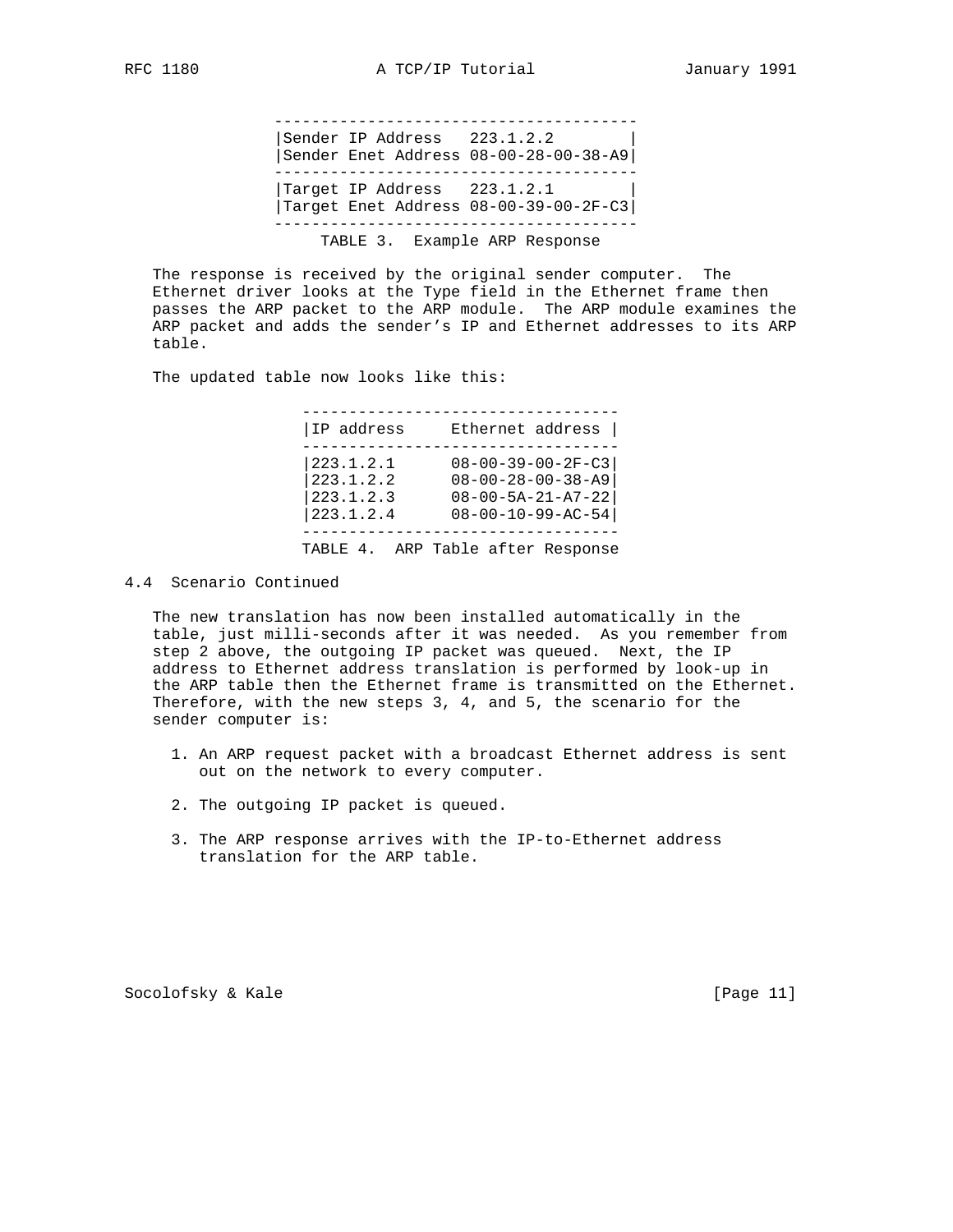- 4. For the queued IP packet, the ARP table is used to translate the IP address to the Ethernet address.
- 5. The Ethernet frame is transmitted on the Ethernet.

 In summary, when the translation is missing from the ARP table, one IP packet is queued. The translation data is quickly filled in with ARP request/response and the queued IP packet is transmitted.

 Each computer has a separate ARP table for each of its Ethernet interfaces. If the target computer does not exist, there will be no ARP response and no entry in the ARP table. IP will discard outgoing IP packets sent to that address. The upper layer protocols can't tell the difference between a broken Ethernet and the absence of a computer with the target IP address.

 Some implementations of IP and ARP don't queue the IP packet while waiting for the ARP response. Instead the IP packet is discarded and the recovery from the IP packet loss is left to the TCP module or the UDP network application. This recovery is performed by time-out and retransmission. The retransmitted message is successfully sent out onto the network because the first copy of the message has already caused the ARP table to be filled.

5. Internet Protocol

 The IP module is central to internet technology and the essence of IP is its route table. IP uses this in-memory table to make all decisions about routing an IP packet. The content of the route table is defined by the network administrator. Mistakes block communication.

 To understand how a route table is used is to understand internetworking. This understanding is necessary for the successful administration and maintenance of an IP network.

 The route table is best understood by first having an overview of routing, then learning about IP network addresses, and then looking at the details.

## 5.1 Direct Routing

 The figure below is of a tiny internet with 3 computers: A, B, and C. Each computer has the same TCP/IP protocol stack as in Figure 1. Each computer's Ethernet interface has its own Ethernet address. Each computer has an IP address assigned to the IP interface by the network manager, who also has assigned an IP network number to the Ethernet.

Socolofsky & Kale [Page 12]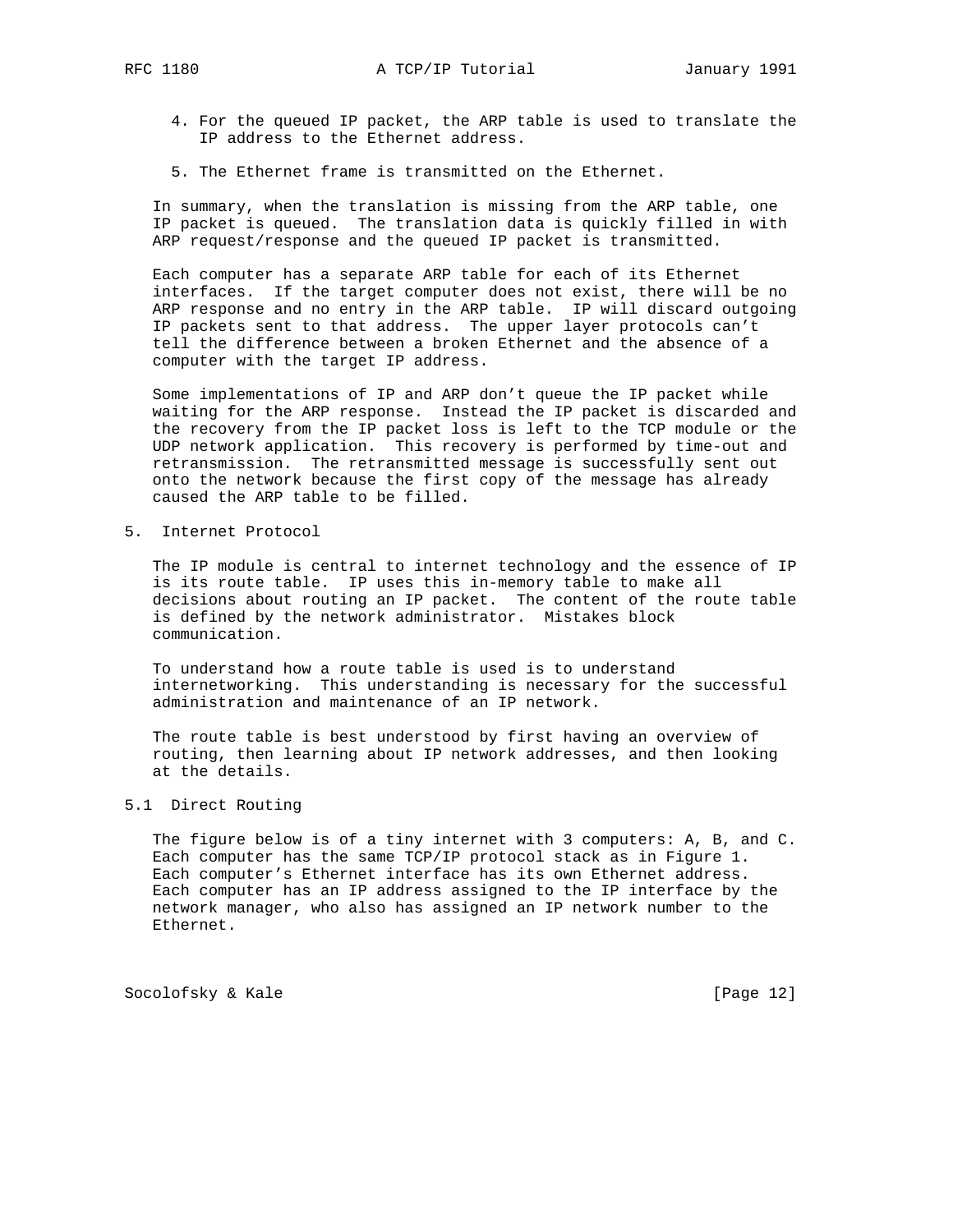A B C | | | --o------o------o-- Ethernet 1 IP network "development"

Figure 6. One IP Network

 When A sends an IP packet to B, the IP header contains A's IP address as the source IP address, and the Ethernet header contains A's Ethernet address as the source Ethernet address. Also, the IP header contains B's IP address as the destination IP address and the Ethernet header contains B's Ethernet address as the destination Ethernet address.

| address                       |        | source destination |
|-------------------------------|--------|--------------------|
| IIP header<br>Ethernet header | А<br>A |                    |

 TABLE 5. Addresses in an Ethernet frame for an IP packet from A to B

 For this simple case, IP is overhead because the IP adds little to the service offered by Ethernet. However, IP does add cost: the extra CPU processing and network bandwidth to generate, transmit, and parse the IP header.

When B's IP module receives the IP packet from A, it checks the destination IP address against its own, looking for a match, then it passes the datagram to the upper-level protocol.

This communication between A and B uses direct routing.

5.2 Indirect Routing

 The figure below is a more realistic view of an internet. It is composed of 3 Ethernets and 3 IP networks connected by an IP-router called computer D. Each IP network has 4 computers; each computer has its own IP address and Ethernet address.

Socolofsky & Kale [Page 13]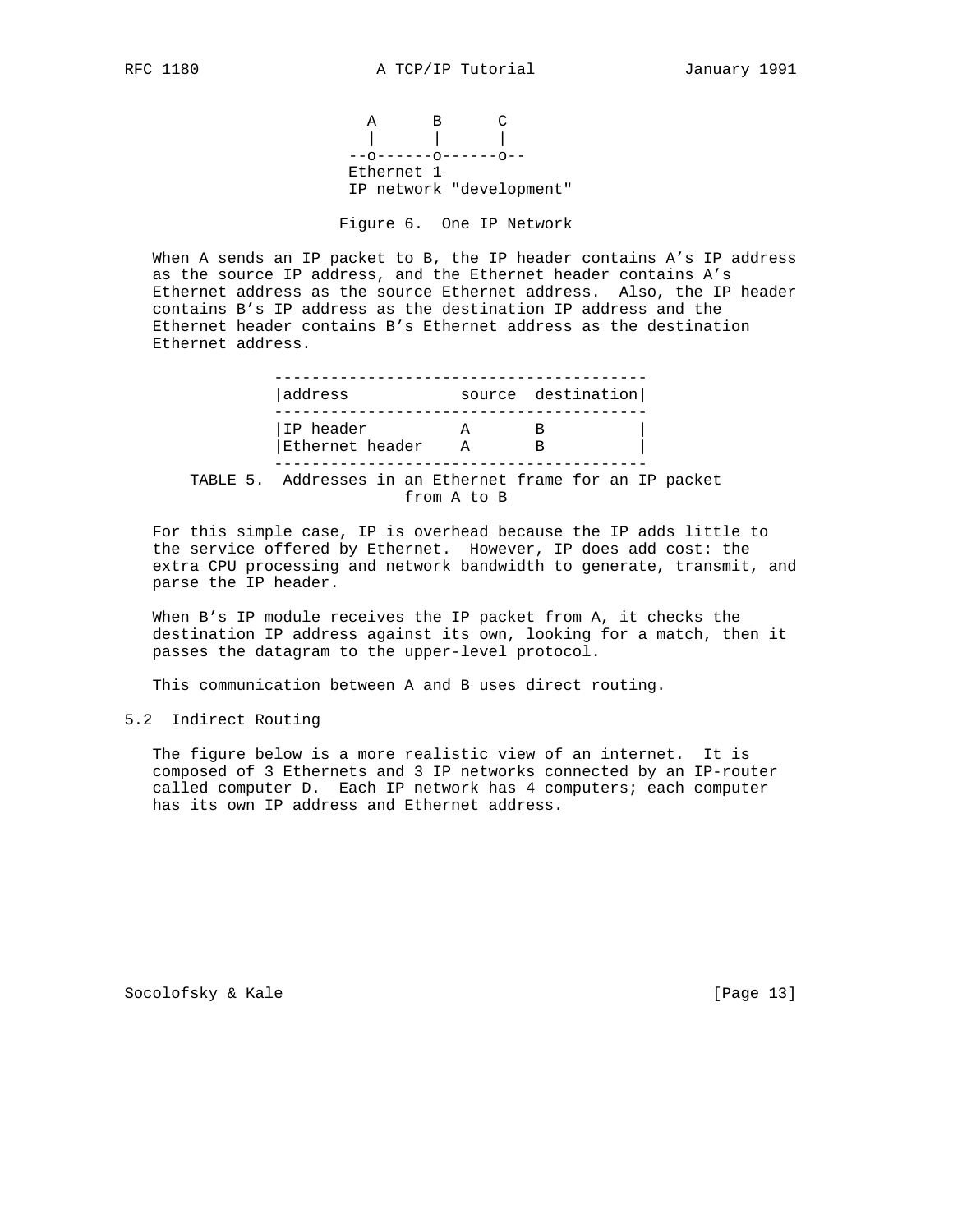

Figure 7. Three IP Networks; One internet

 Except for computer D, each computer has a TCP/IP protocol stack like that in Figure 1. Computer D is the IP-router; it is connected to all 3 networks and therefore has 3 IP addresses and 3 Ethernet addresses. Computer D has a TCP/IP protocol stack similar to that in Figure 3, except that it has 3 ARP modules and 3 Ethernet drivers instead of 2. Please note that computer D has only one IP module.

 The network manager has assigned a unique number, called an IP network number, to each of the Ethernets. The IP network numbers are not shown in this diagram, just the network names.

 When computer A sends an IP packet to computer B, the process is identical to the single network example above. Any communication between computers located on a single IP network matches the direct routing example discussed previously.

 When computer D and A communicate, it is direct communication. When computer D and E communicate, it is direct communication. When computer D and H communicate, it is direct communication. This is because each of these pairs of computers is on the same IP network.

 However, when computer A communicates with a computer on the far side of the IP-router, communication is no longer direct. A must use D to forward the IP packet to the next IP network. This communication is called "indirect".

 This routing of IP packets is done by IP modules and happens transparently to TCP, UDP, and the network applications.

 If A sends an IP packet to E, the source IP address and the source Ethernet address are A's. The destination IP address is E's, but because A's IP module sends the IP packet to D for forwarding, the destination Ethernet address is D's.

Socolofsky & Kale [Page 14]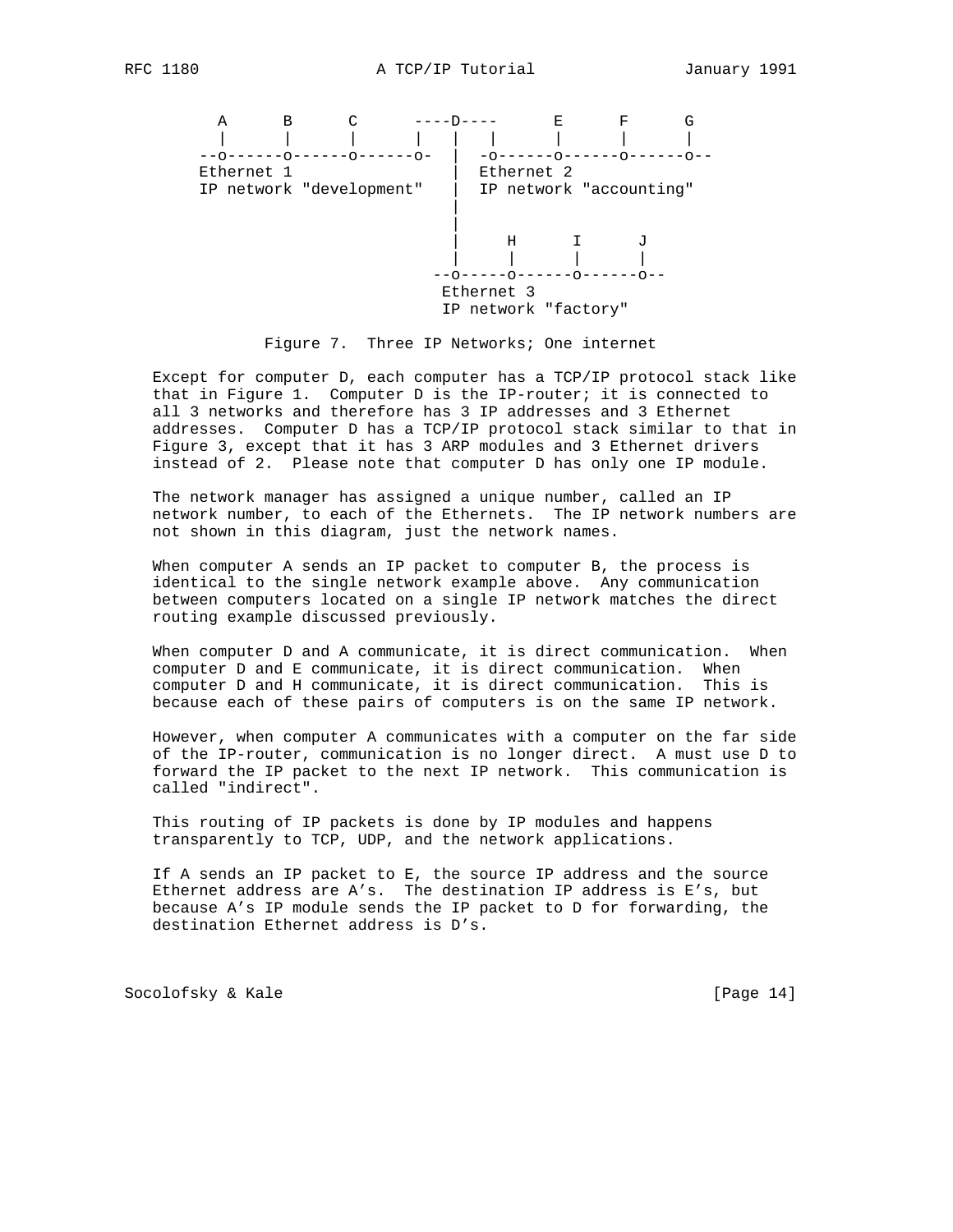| address                      |   | source destination |
|------------------------------|---|--------------------|
| IP header<br>Ethernet header | A |                    |

 TABLE 6. Addresses in an Ethernet frame for an IP packet from A to E (before D)

 D's IP module receives the IP packet and upon examining the destination IP address, says "This is not my IP address," and sends the IP packet directly to E.

| address                      | source destination |  |
|------------------------------|--------------------|--|
| IP header<br>Ethernet header | A<br>D             |  |
|                              |                    |  |

 TABLE 7. Addresses in an Ethernet frame for an IP packet from A to E (after D)

 In summary, for direct communication, both the source IP address and the source Ethernet address is the sender's, and the destination IP address and the destination Ethernet address is the recipient's. For indirect communication, the IP address and Ethernet addresses do not pair up in this way.

 This example internet is a very simple one. Real networks are often complicated by many factors, resulting in multiple IP-routers and several types of physical networks. This example internet might have come about because the network manager wanted to split a large Ethernet in order to localize Ethernet broadcast traffic.

5.3 IP Module Routing Rules

 This overview of routing has shown what happens, but not how it happens. Now let's examine the rules, or algorithm, used by the IP module.

 For an outgoing IP packet, entering IP from an upper layer, IP must decide whether to send the IP packet directly or indirectly, and IP must choose a lower network interface. These choices are made by consulting the route table.

 For an incoming IP packet, entering IP from a lower interface, IP must decide whether to forward the IP packet or pass it to an upper layer. If the IP packet is being forwarded, it is treated as an

Socolofsky & Kale [Page 15]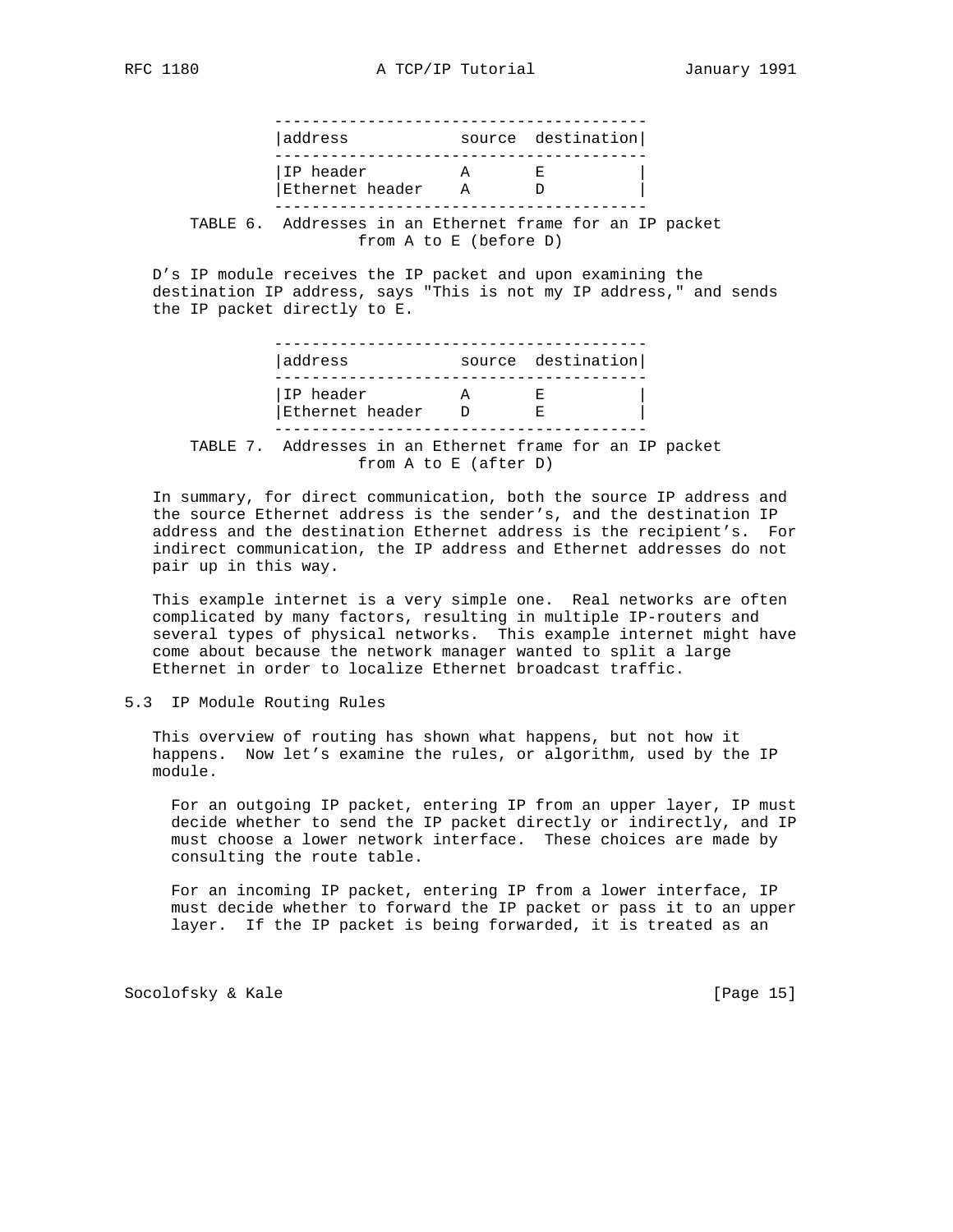outgoing IP packet.

 When an incoming IP packet arrives it is never forwarded back out through the same network interface.

 These decisions are made before the IP packet is handed to the lower interface and before the ARP table is consulted.

#### 5.4 IP Address

 The network manager assigns IP addresses to computers according to the IP network to which the computer is attached. One part of a 4 byte IP address is the IP network number, the other part is the IP computer number (or host number). For the computer in table 1, with an IP address of 223.1.2.1, the network number is 223.1.2 and the host number is number 1.

 The portion of the address that is used for network number and for host number is defined by the upper bits in the 4-byte address. All example IP addresses in this tutorial are of type class C, meaning that the upper 3 bits indicate that 21 bits are the network number and 8 bits are the host number. This allows 2,097,152 class C networks up to 254 hosts on each network.

 The IP address space is administered by the NIC (Network Information Center). All internets that are connected to the single world-wide Internet must use network numbers assigned by the NIC. If you are setting up your own internet and you are not intending to connect it to the Internet, you should still obtain your network numbers from the NIC. If you pick your own number, you run the risk of confusion and chaos in the eventuality that your internet is connected to another internet.

#### 5.5 Names

 People refer to computers by names, not numbers. A computer called alpha might have the IP address of 223.1.2.1. For small networks, this name-to-address translation data is often kept on each computer in the "hosts" file. For larger networks, this translation data file is stored on a server and accessed across the network when needed. A few lines from that file might look like this:

| 223.1.2.1 | alpha   |
|-----------|---------|
| 223.1.2.2 | beta    |
| 223.1.2.3 | qamma   |
| 223.1.2.4 | delta   |
| 223.1.3.2 | epsilon |
| 223.1.4.2 | iota    |

Socolofsky & Kale [Page 16]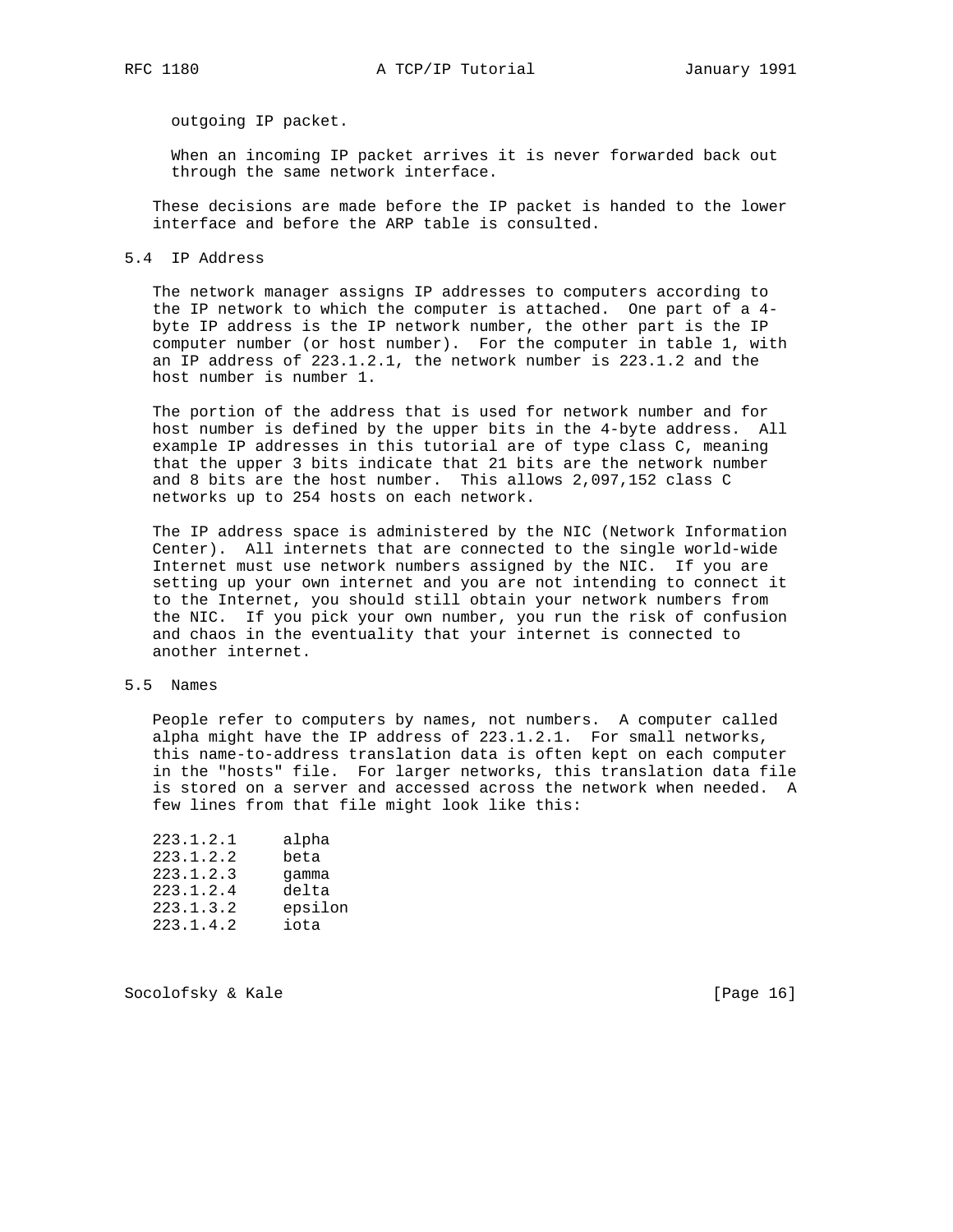The IP address is the first column and the computer name is the second column.

 In most cases, you can install identical "hosts" files on all computers. You may notice that "delta" has only one entry in this file even though it has 3 IP addresses. Delta can be reached with any of its IP addresses; it does not matter which one is used. When delta receives an IP packet and looks at the destination address, it will recognize any of its own IP addresses.

 IP networks are also given names. If you have 3 IP networks, your "networks" file for documenting these names might look something like this:

 223.1.2 development 223.1.3 accounting 223.1.4 factory

> The IP network number is in the first column and its name is in the second column.

 From this example you can see that alpha is computer number 1 on the development network, beta is computer number 2 on the development network and so on. You might also say that alpha is development.1, Beta is development.2, and so on.

 The above hosts file is adequate for the users, but the network manager will probably replace the line for delta with:

| 223.1.2.4 | devnetrouter | delta |
|-----------|--------------|-------|
| 223.1.3.1 | facnetrouter |       |
| 223.1.4.1 | accnetrouter |       |

 These three new lines for the hosts file give each of delta's IP addresses a meaningful name. In fact, the first IP address listed has 2 names; "delta" and "devnetrouter" are synonyms. In practice "delta" is the general-purpose name of the computer and the other 3 names are only used when administering the IP route table.

 These files are used by network administration commands and network applications to provide meaningful names. They are not required for operation of an internet, but they do make it easier for us.

5.6 IP Route Table

 How does IP know which lower network interface to use when sending out a IP packet? IP looks it up in the route table using a search key of the IP network number extracted from the IP destination

Socolofsky & Kale [Page 17]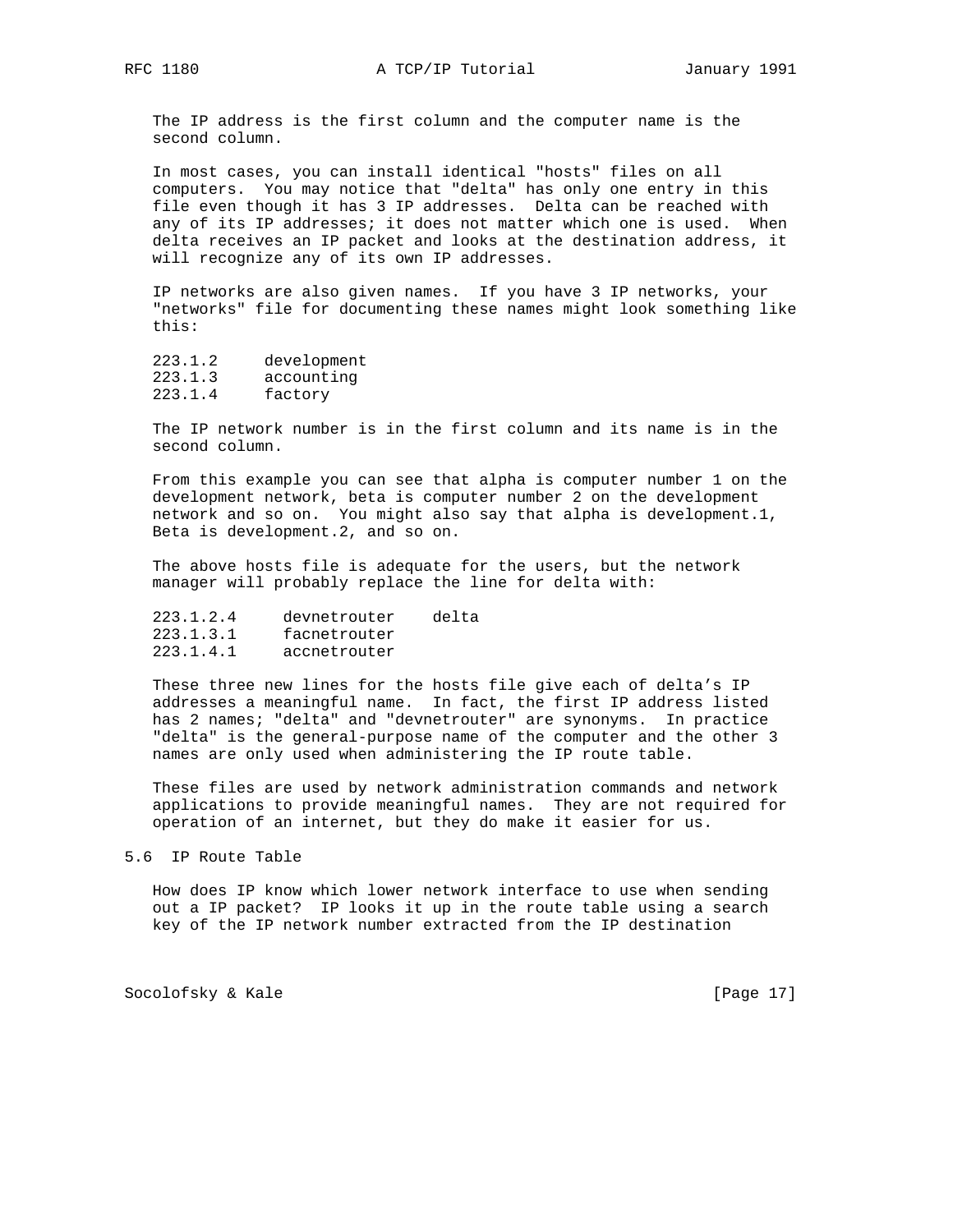address.

 The route table contains one row for each route. The primary columns in the route table are: IP network number, direct/indirect flag, router IP address, and interface number. This table is referred to by IP for each outgoing IP packet.

 On most computers the route table can be modified with the "route" command. The content of the route table is defined by the network manager, because the network manager assigns the IP addresses to the computers.

5.7 Direct Routing Details

 To explain how it is used, let us visit in detail the routing situations we have reviewed previously.



Figure 8. Close-up View of One IP Network

The route table inside alpha looks like this:

| network            |                                     | direct/indirect flag router interface number |                   |  |
|--------------------|-------------------------------------|----------------------------------------------|-------------------|--|
| development direct |                                     |                                              | <blank> 1</blank> |  |
|                    | TABLE 8. Example Simple Route Table |                                              |                   |  |

This view can be seen on some UNIX systems with the "netstat  $-r$ " command. With this simple network, all computers have identical routing tables.

 For discussion, the table is printed again without the network number translated to its network name.

Socolofsky & Kale [Page 18]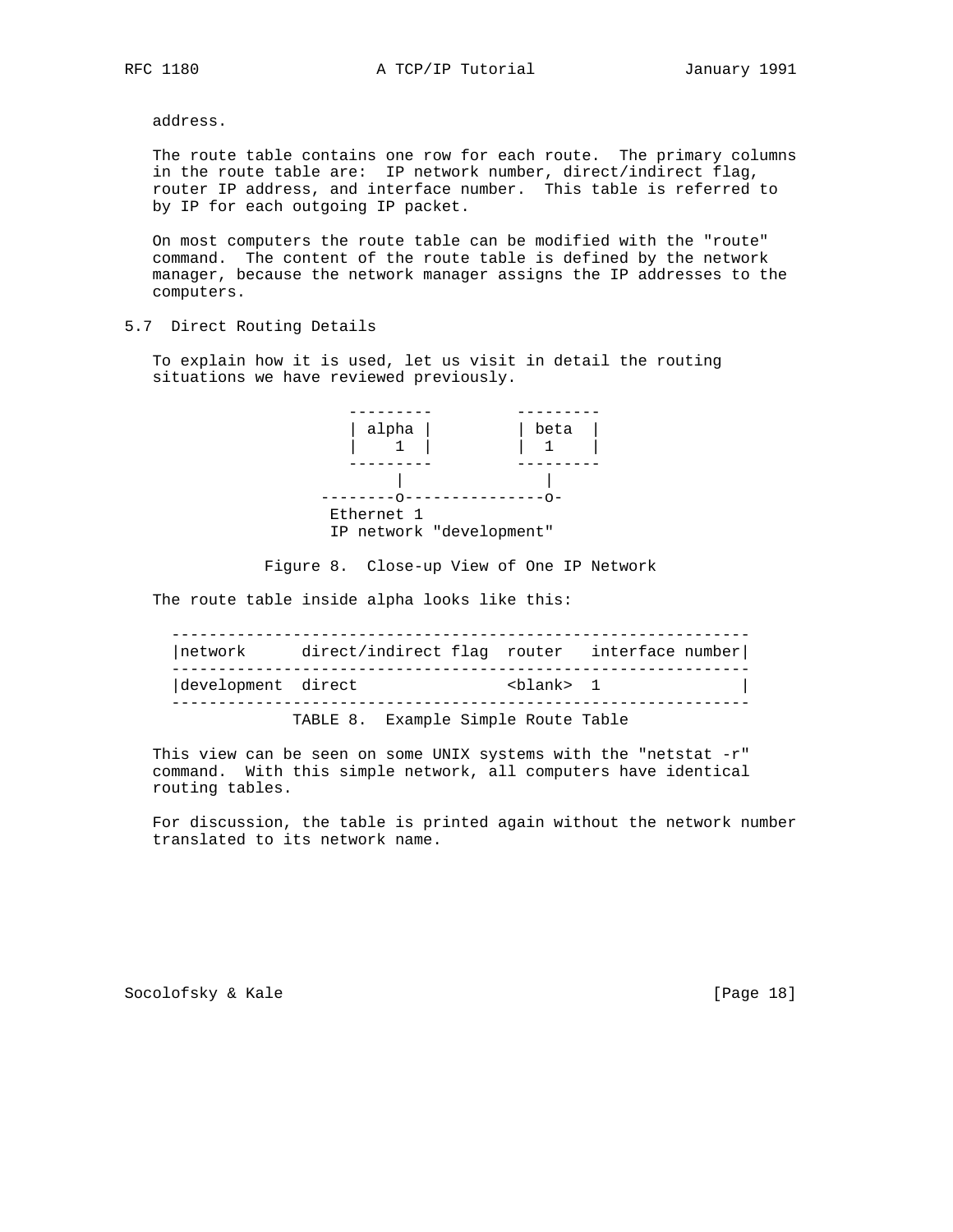| Inetwork          | direct/indirect flag router interface number     |                   |  |
|-------------------|--------------------------------------------------|-------------------|--|
| $ 223.1.2$ direct |                                                  | <blank> 1</blank> |  |
|                   | TABLE 9. Example Simple Route Table with Numbers |                   |  |

### 5.8 Direct Scenario

 Alpha is sending an IP packet to beta. The IP packet is in alpha's IP module and the destination IP address is beta or 223.1.2.2. IP extracts the network portion of this IP address and scans the first column of the table looking for a match. With this network a match is found on the first entry.

 The other information in this entry indicates that computers on this network can be reached directly through interface number 1. An ARP table translation is done on beta's IP address then the Ethernet frame is sent directly to beta via interface number 1.

 If an application tries to send data to an IP address that is not on the development network, IP will be unable to find a match in the route table. IP then discards the IP packet. Some computers provide a "Network not reachable" error message.

#### 5.9 Indirect Routing Details

 Now, let's take a closer look at the more complicated routing scenario that we examined previously.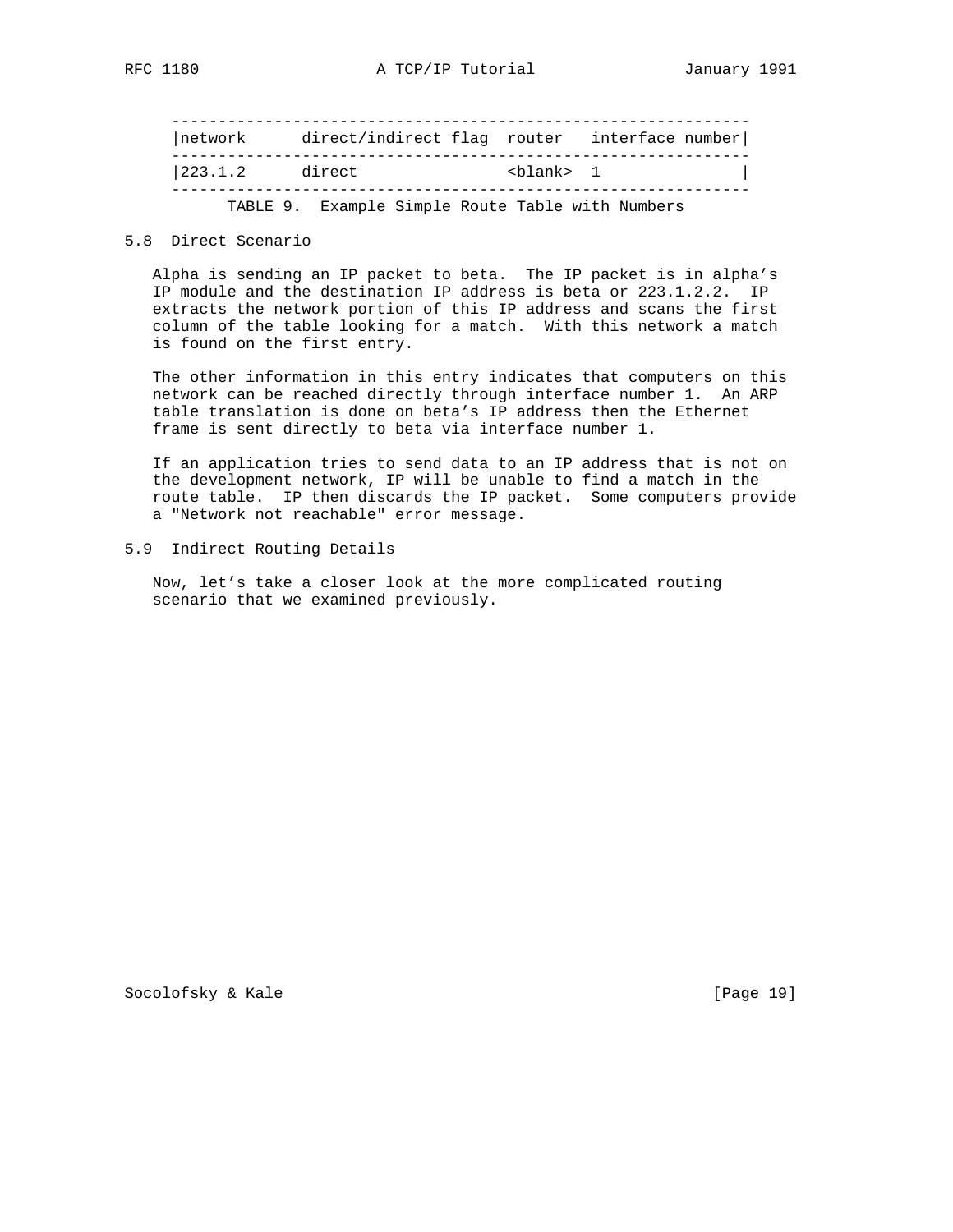



The route table inside alpha looks like this:

| network                                      | direct/indirect flag router |                                                   | interface number |
|----------------------------------------------|-----------------------------|---------------------------------------------------|------------------|
| development direct<br>accounting<br>'factory | indirect<br>indirect        | <blank><br/>devnetrouter<br/>devnetrouter</blank> |                  |
|                                              |                             | TABLE 10. Alpha Route Table                       |                  |

For discussion the table is printed again using numbers instead of

names.

| network                       | direct/indirect flag router              |                                             | interface number |
|-------------------------------|------------------------------------------|---------------------------------------------|------------------|
| 223.1.2<br>223.1.3<br>223.1.4 | direct<br>indirect<br>indirect           | <blank><br/>223.1.2.4<br/>223.1.2.4</blank> |                  |
|                               | TABLE 11. Alpha Route Table with Numbers |                                             |                  |

 The router in Alpha's route table is the IP address of delta's connection to the development network.

Socolofsky & Kale [Page 20]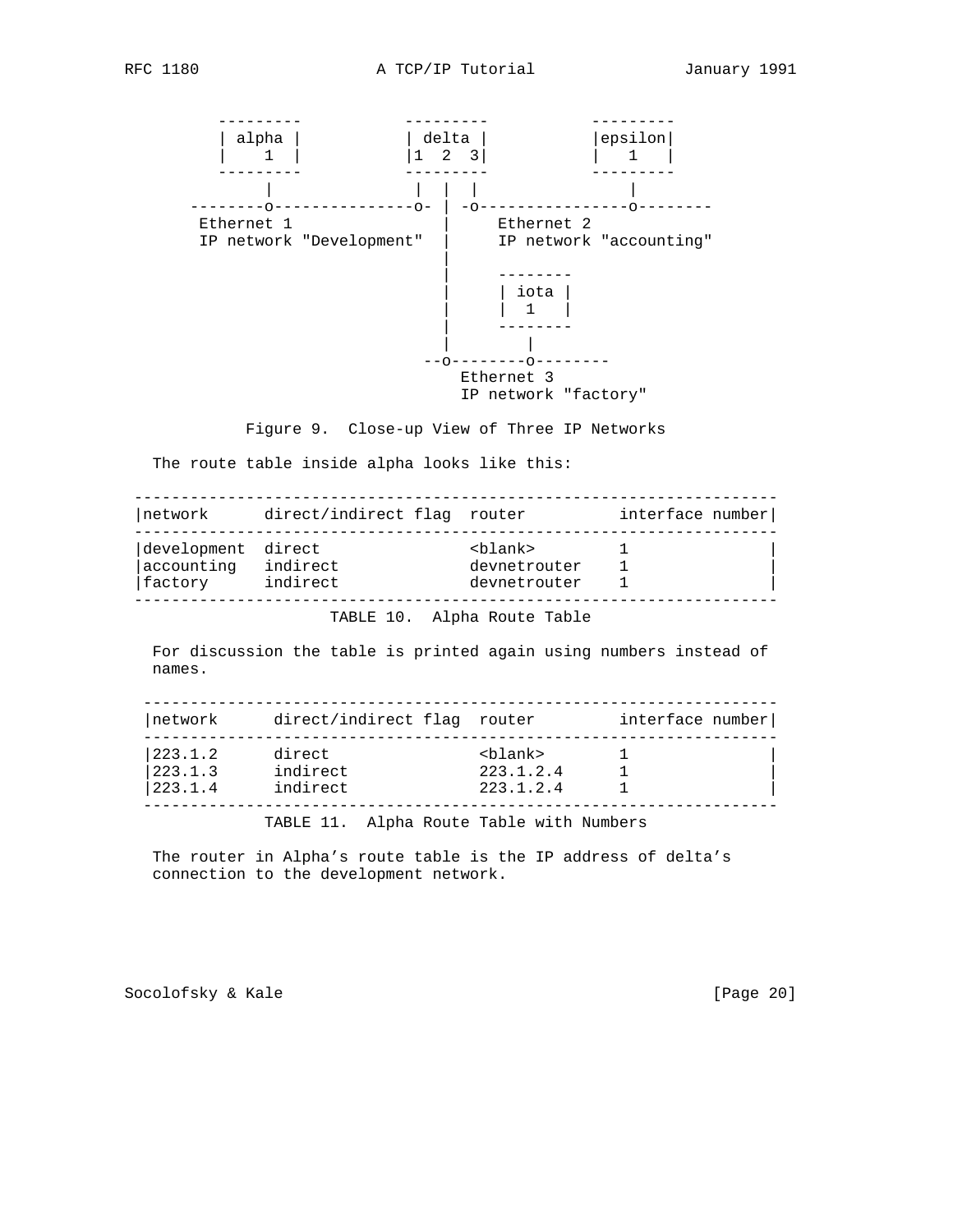### 5.10 Indirect Scenario

 Alpha is sending an IP packet to epsilon. The IP packet is in alpha's IP module and the destination IP address is epsilon (223.1.3.2). IP extracts the network portion of this IP address (223.1.3) and scans the first column of the table looking for a match. A match is found on the second entry.

 This entry indicates that computers on the 223.1.3 network can be reached through the IP-router devnetrouter. Alpha's IP module then does an ARP table translation for devnetrouter's IP address and sends the IP packet directly to devnetrouter through Alpha's interface number 1. The IP packet still contains the destination address of epsilon.

 The IP packet arrives at delta's development network interface and is passed up to delta's IP module. The destination IP address is examined and because it does not match any of delta's own IP addresses, delta decides to forward the IP packet.

 Delta's IP module extracts the network portion of the destination IP address (223.1.3) and scans its route table for a matching network field. Delta's route table looks like this:

| network                                            | direct/indirect flag router |                                                         | interface number |
|----------------------------------------------------|-----------------------------|---------------------------------------------------------|------------------|
| development direct<br>factory direct<br>accounting | direct                      | <blank><br/><blank><br/><blank></blank></blank></blank> |                  |

TABLE 12. Delta's Route Table

 Below is delta's table printed again, without the translation to names.

| network | direct/indirect flag router |                 | interval |
|---------|-----------------------------|-----------------|----------|
| 223.1.2 | direct                      | <blank></blank> |          |
| 223.1.3 | direct                      | <blank></blank> |          |
| 223.1.4 | direct                      | <blank></blank> |          |

TABLE 13. Delta's Route Table with Numbers

 The match is found on the second entry. IP then sends the IP packet directly to epsilon through interface number 3. The IP packet contains the IP destination address of epsilon and the Ethernet

Socolofsky & Kale [Page 21]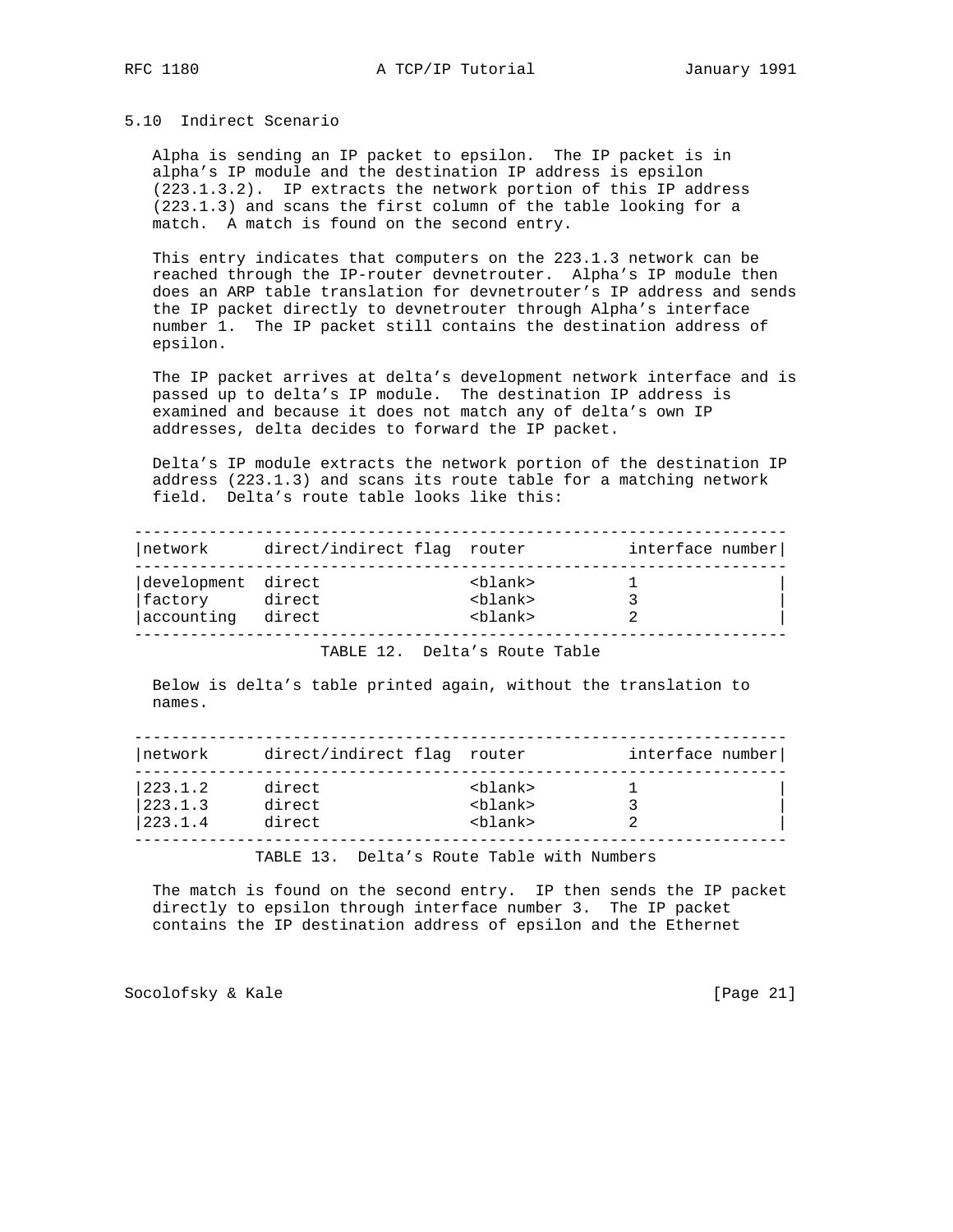destination address of epsilon.

 The IP packet arrives at epsilon and is passed up to epsilon's IP module. The destination IP address is examined and found to match with epsilon's IP address, so the IP packet is passed to the upper protocol layer.

5.11 Routing Summary

 When a IP packet travels through a large internet it may go through many IP-routers before it reaches its destination. The path it takes is not determined by a central source but is a result of consulting each of the routing tables used in the journey. Each computer defines only the next hop in the journey and relies on that computer to send the IP packet on its way.

5.12 Managing the Routes

 Maintaining correct routing tables on all computers in a large internet is a difficult task; network configuration is being modified constantly by the network managers to meet changing needs. Mistakes in routing tables can block communication in ways that are excruciatingly tedious to diagnose.

 Keeping a simple network configuration goes a long way towards making a reliable internet. For instance, the most straightforward method of assigning IP networks to Ethernet is to assign a single IP network number to each Ethernet.

 Help is also available from certain protocols and network applications. ICMP (Internet Control Message Protocol) can report some routing problems. For small networks the route table is filled manually on each computer by the network administrator. For larger networks the network administrator automates this manual operation with a routing protocol to distribute routes throughout a network.

 When a computer is moved from one IP network to another, its IP address must change. When a computer is removed from an IP network its old address becomes invalid. These changes require frequent updates to the "hosts" file. This flat file can become difficult to maintain for even medium-size networks. The Domain Name System helps solve these problems.

6. User Datagram Protocol

 UDP is one of the two main protocols to reside on top of IP. It offers service to the user's network applications. Example network applications that use UDP are: Network File System (NFS) and Simple

Socolofsky & Kale [Page 22]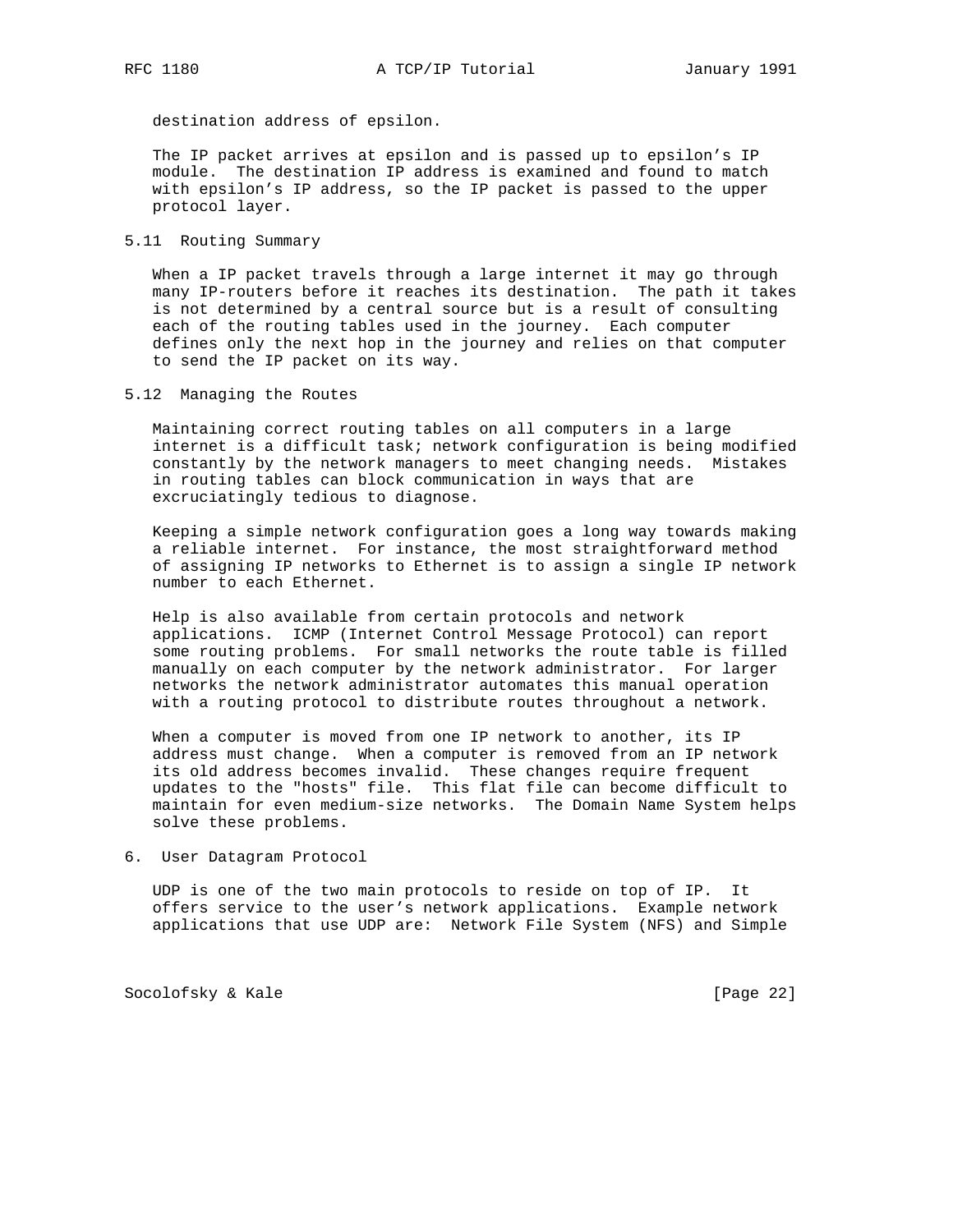Network Management Protocol (SNMP). The service is little more than an interface to IP.

 UDP is a connectionless datagram delivery service that does not guarantee delivery. UDP does not maintain an end-to-end connection with the remote UDP module; it merely pushes the datagram out on the net and accepts incoming datagrams off the net.

 UDP adds two values to what is provided by IP. One is the multiplexing of information between applications based on port number. The other is a checksum to check the integrity of the data.

6.1 Ports

How does a client on one computer reach the server on another?

 The path of communication between an application and UDP is through UDP ports. These ports are numbered, beginning with zero. An application that is offering service (the server) waits for messages to come in on a specific port dedicated to that service. The server waits patiently for any client to request service.

 For instance, the SNMP server, called an SNMP agent, always waits on port 161. There can be only one SNMP agent per computer because there is only one UDP port number 161. This port number is well known; it is a fixed number, an internet assigned number. If an SNMP client wants service, it sends its request to port number 161 of UDP on the destination computer.

 When an application sends data out through UDP it arrives at the far end as a single unit. For example, if an application does 5 writes to the UDP port, the application at the far end will do 5 reads from the UDP port. Also, the size of each write matches the size of each read.

 UDP preserves the message boundary defined by the application. It never joins two application messages together, or divides a single application message into parts.

### 6.2 Checksum

 An incoming IP packet with an IP header type field indicating "UDP" is passed up to the UDP module by IP. When the UDP module receives the UDP datagram from IP it examines the UDP checksum. If the checksum is zero, it means that checksum was not calculated by the sender and can be ignored. Thus the sending computer's UDP module may or may not generate checksums. If Ethernet is the only network between the 2 UDP modules communicating, then you may not need

Socolofsky & Kale [Page 23]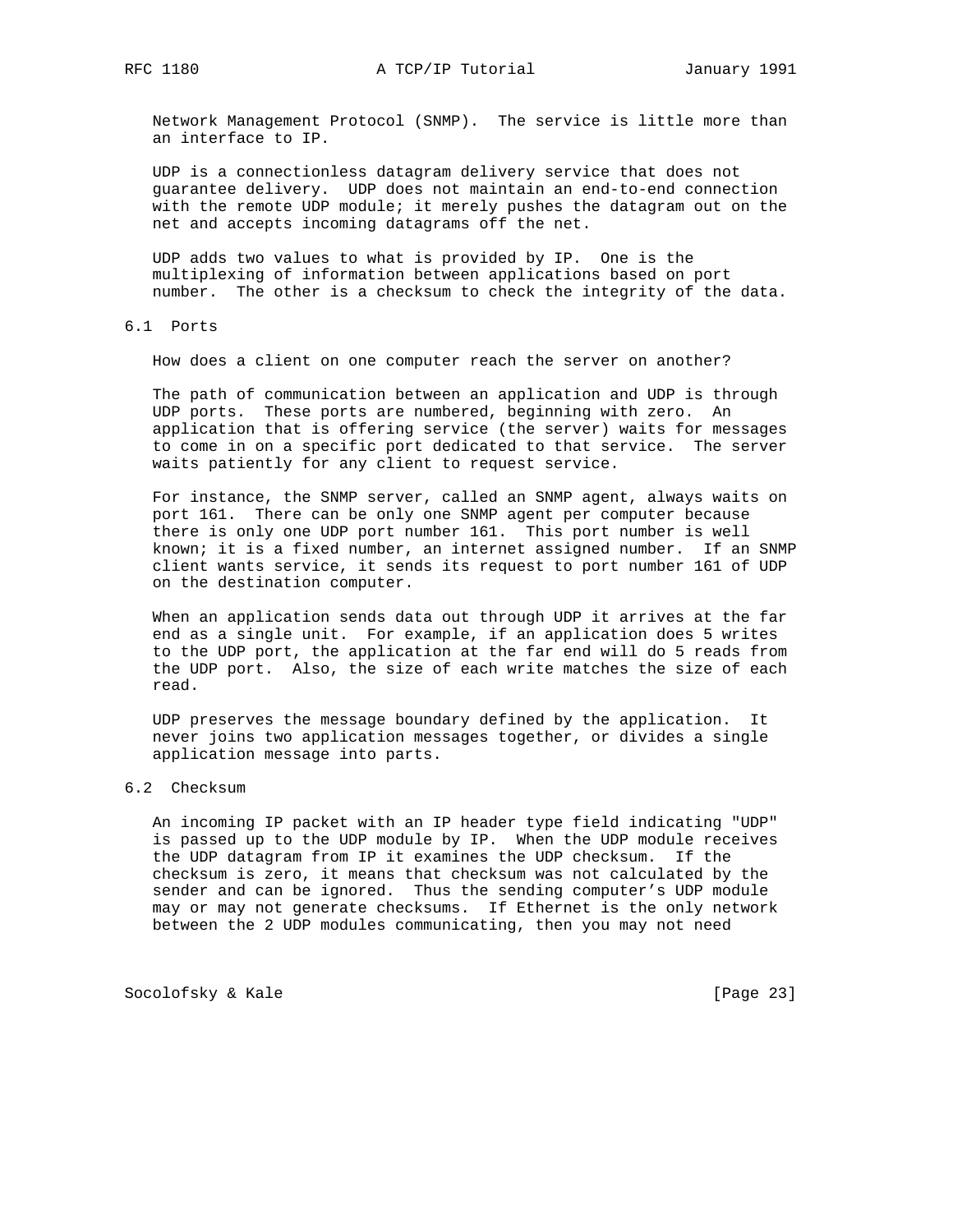checksumming. However, it is recommended that checksum generation always be enabled because at some point in the future a route table change may send the data across less reliable media.

 If the checksum is valid (or zero), the destination port number is examined and if an application is bound to that port, an application message is queued for the application to read. Otherwise the UDP datagram is discarded. If the incoming UDP datagrams arrive faster than the application can read them and if the queue fills to a maximum value, UDP datagrams are discarded by UDP. UDP will continue to discard UDP datagrams until there is space in the queue.

## 7. Transmission Control Protocol

 TCP provides a different service than UDP. TCP offers a connection oriented byte stream, instead of a connectionless datagram delivery service. TCP guarantees delivery, whereas UDP does not.

 TCP is used by network applications that require guaranteed delivery and cannot be bothered with doing time-outs and retransmissions. The two most typical network applications that use TCP are File Transfer Protocol (FTP) and the TELNET. Other popular TCP network applications include X-Window System, rcp (remote copy), and the r series commands. TCP's greater capability is not without cost: it requires more CPU and network bandwidth. The internals of the TCP module are much more complicated than those in a UDP module.

 Similar to UDP, network applications connect to TCP ports. Well defined port numbers are dedicated to specific applications. For instance, the TELNET server uses port number 23. The TELNET client can find the server simply by connecting to port 23 of TCP on the specified computer.

 When the application first starts using TCP, the TCP module on the client's computer and the TCP module on the server's computer start communicating with each other. These two end-point TCP modules contain state information that defines a virtual circuit. This virtual circuit consumes resources in both TCP end-points. The virtual circuit is full duplex; data can go in both directions simultaneously. The application writes data to the TCP port, the data traverses the network and is read by the application at the far end.

 TCP packetizes the byte stream at will; it does not retain the boundaries between writes. For example, if an application does 5 writes to the TCP port, the application at the far end might do 10 reads to get all the data. Or it might get all the data with a single read. There is no correlation between the number and size of

Socolofsky & Kale [Page 24]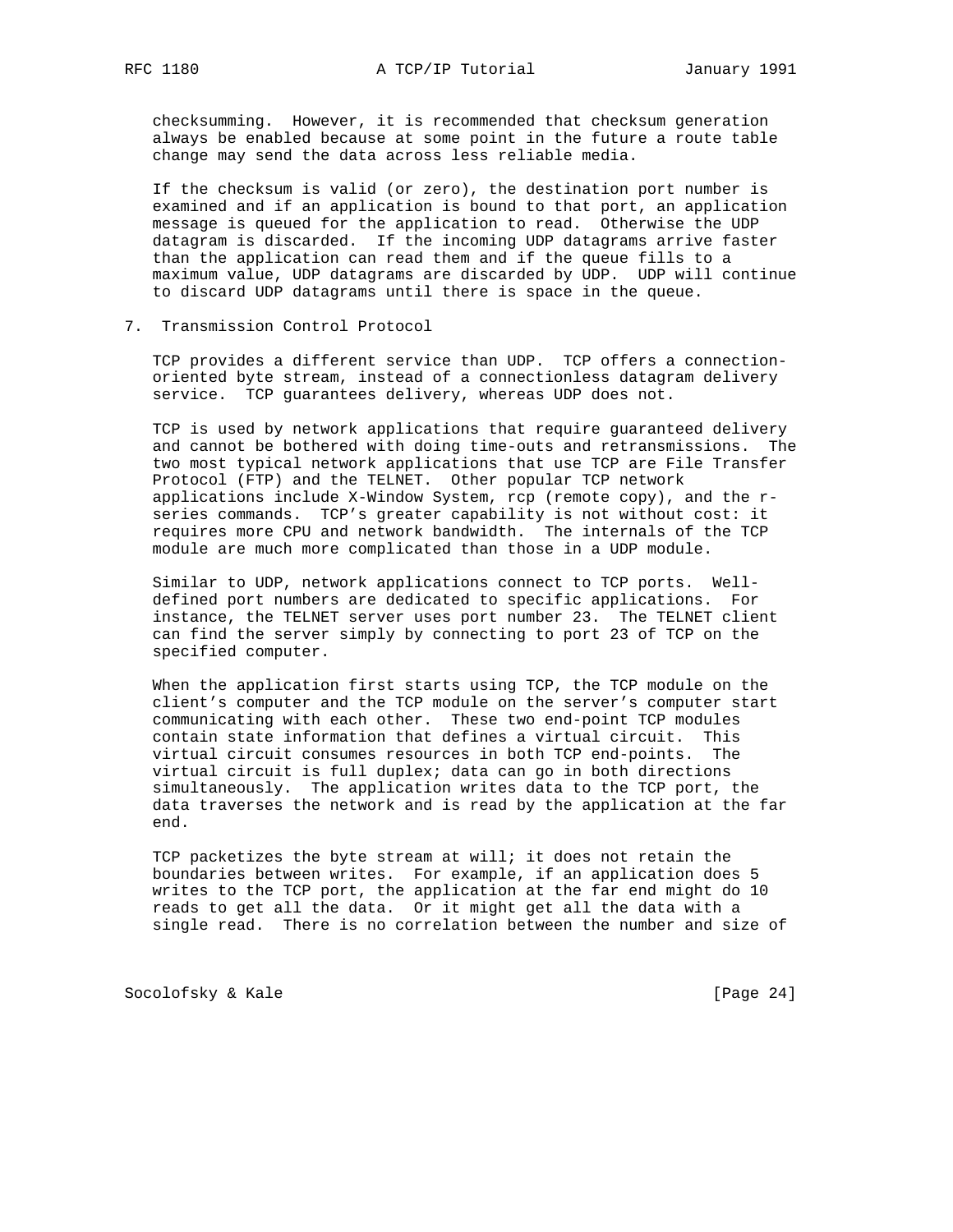writes at one end to the number and size of reads at the other end.

 TCP is a sliding window protocol with time-out and retransmits. Outgoing data must be acknowledged by the far-end TCP. Acknowledgements can be piggybacked on data. Both receiving ends can flow control the far end, thus preventing a buffer overrun.

 As with all sliding window protocols, the protocol has a window size. The window size determines the amount of data that can be transmitted before an acknowledgement is required. For TCP, this amount is not a number of TCP segments but a number of bytes.

8. Network Applications

Why do both TCP and UDP exist, instead of just one or the other?

 They supply different services. Most applications are implemented to use only one or the other. You, the programmer, choose the protocol that best meets your needs. If you need a reliable stream delivery service, TCP might be best. If you need a datagram service, UDP might be best. If you need efficiency over long-haul circuits, TCP might be best. If you need efficiency over fast networks with short latency, UDP might be best. If your needs do not fall nicely into these categories, then the "best" choice is unclear. However, applications can make up for deficiencies in the choice. For instance if you choose UDP and you need reliability, then the application must provide reliability. If you choose TCP and you need a record oriented service, then the application must insert markers in the byte stream to delimit records.

What network applications are available?

 There are far too many to list. The number is growing continually. Some of the applications have existed since the beginning of internet technology: TELNET and FTP. Others are relatively new: X-Windows and SNMP. The following is a brief description of the applications mentioned in this tutorial.

# 8.1 TELNET

 TELNET provides a remote login capability on TCP. The operation and appearance is similar to keyboard dialing through a telephone switch. On the command line the user types "telnet delta" and receives a login prompt from the computer called "delta".

 TELNET works well; it is an old application and has widespread interoperability. Implementations of TELNET usually work between different operating systems. For instance, a TELNET client may be on

Socolofsky & Kale [Page 25]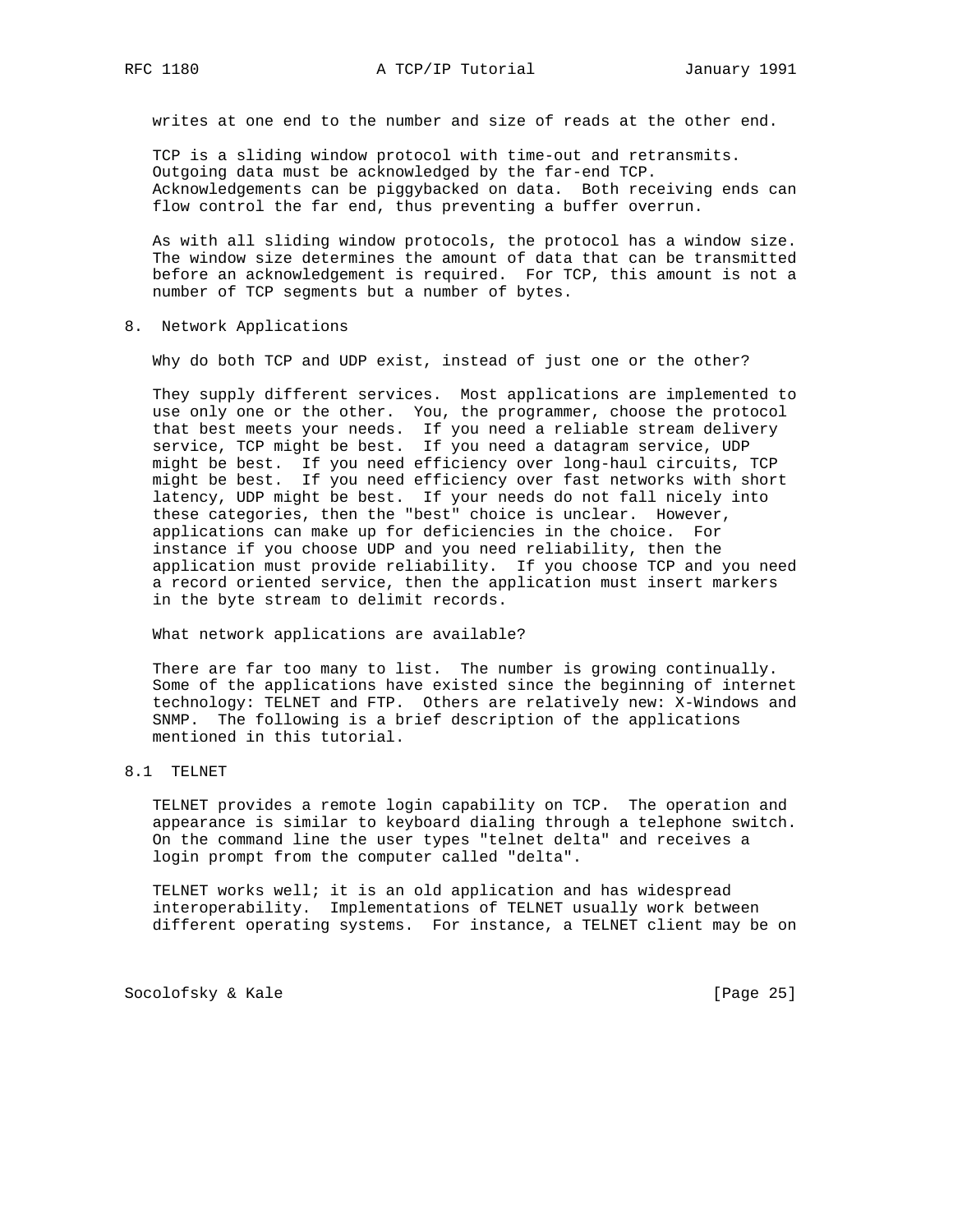VAX/VMS and the server on UNIX System V.

## 8.2 FTP

 File Transfer Protocol (FTP), as old as TELNET, also uses TCP and has widespread interoperability. The operation and appearance is as if you TELNETed to the remote computer. But instead of typing your usual commands, you have to make do with a short list of commands for directory listings and the like. FTP commands allow you to copy files between computers.

# 8.3 rsh

 Remote shell (rsh or remsh) is one of an entire family of remote UNIX style commands. The UNIX copy command, cp, becomes rcp. The UNIX "who is logged in" command, who, becomes rwho. The list continues and is referred to collectively to as the "r" series commands or the "r\*" (r star) commands.

 The r\* commands mainly work between UNIX systems and are designed for interaction between trusted hosts. Little consideration is given to security, but they provide a convenient user environment.

 To execute the "cc file.c" command on a remote computer called delta, type "rsh delta cc file.c". To copy the "file.c" file to delta, type "rcp file.c delta:". To login to delta, type "rlogin delta", and if you administered the computers in a certain way, you will not be challenged with a password prompt.

# 8.4 NFS

 Network File System, first developed by Sun Microsystems Inc, uses UDP and is excellent for mounting UNIX file systems on multiple computers. A diskless workstation can access its server's hard disk as if the disk were local to the workstation. A single disk copy of a database on mainframe "alpha" can also be used by mainframe "beta" if the database's file system is NFS mounted on "beta".

 NFS adds significant load to a network and has poor utility across slow links, but the benefits are strong. The NFS client is implemented in the kernel, allowing all applications and commands to use the NFS mounted disk as if it were local disk.

#### 8.5 SNMP

 Simple Network Management Protocol (SNMP) uses UDP and is designed for use by central network management stations. It is a well known fact that if given enough data, a network manager can detect and

Socolofsky & Kale [Page 26]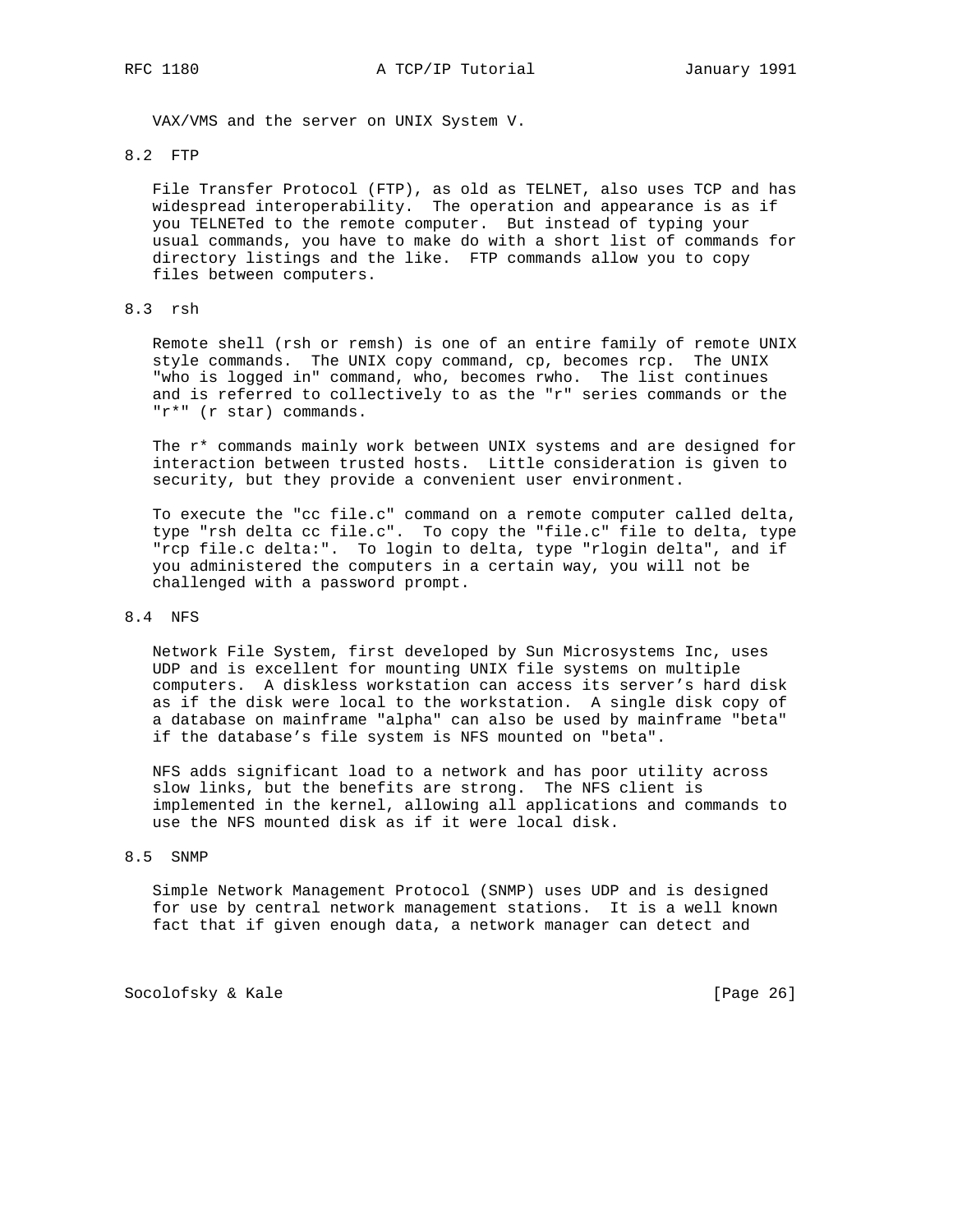diagnose network problems. The central station uses SNMP to collect this data from other computers on the network. SNMP defines the format for the data; it is left to the central station or network manager to interpret the data.

8.6 X-Window

 The X Window System uses the X Window protocol on TCP to draw windows on a workstation's bitmap display. X Window is much more than a utility for drawing windows; it is entire philosophy for designing a user interface.

9. Other Information

 Much information about internet technology was not included in this tutorial. This section lists information that is considered the next level of detail for the reader who wishes to learn more.

 o administration commands: arp, route, and netstat o ARP: permanent entry, publish entry, time-out entry, spoofing o IP route table: host entry, default gateway, subnets o IP: time-to-live counter, fragmentation, ICMP o RIP, routing loops o Domain Name System

# 10. References

- [1] Comer, D., "Internetworking with TCP/IP Principles, Protocols, and Architecture", Prentice Hall, Englewood Cliffs, New Jersey, U.S.A., 1988.
- [2] Feinler, E., et al, DDN Protocol Handbook, Volume 2 and 3, DDN Network Information Center, SRI International, 333 Ravenswood Avenue, Room EJ291, Menlow Park, California, U.S.A., 1985.
- [3] Spider Systems, Ltd., "Packets and Protocols", Spider Systems Ltd., Stanwell Street, Edinburgh, U.K. EH6 5NG, 1990.
- 11. Relation to other RFCs

 This RFC is a tutorial and it does not UPDATE or OBSOLETE any other RFC.

12. Security Considerations

 There are security considerations within the TCP/IP protocol suite. To some people these considerations are serious problems, to others they are not; it depends on the user requirements.

Socolofsky & Kale [Page 27]